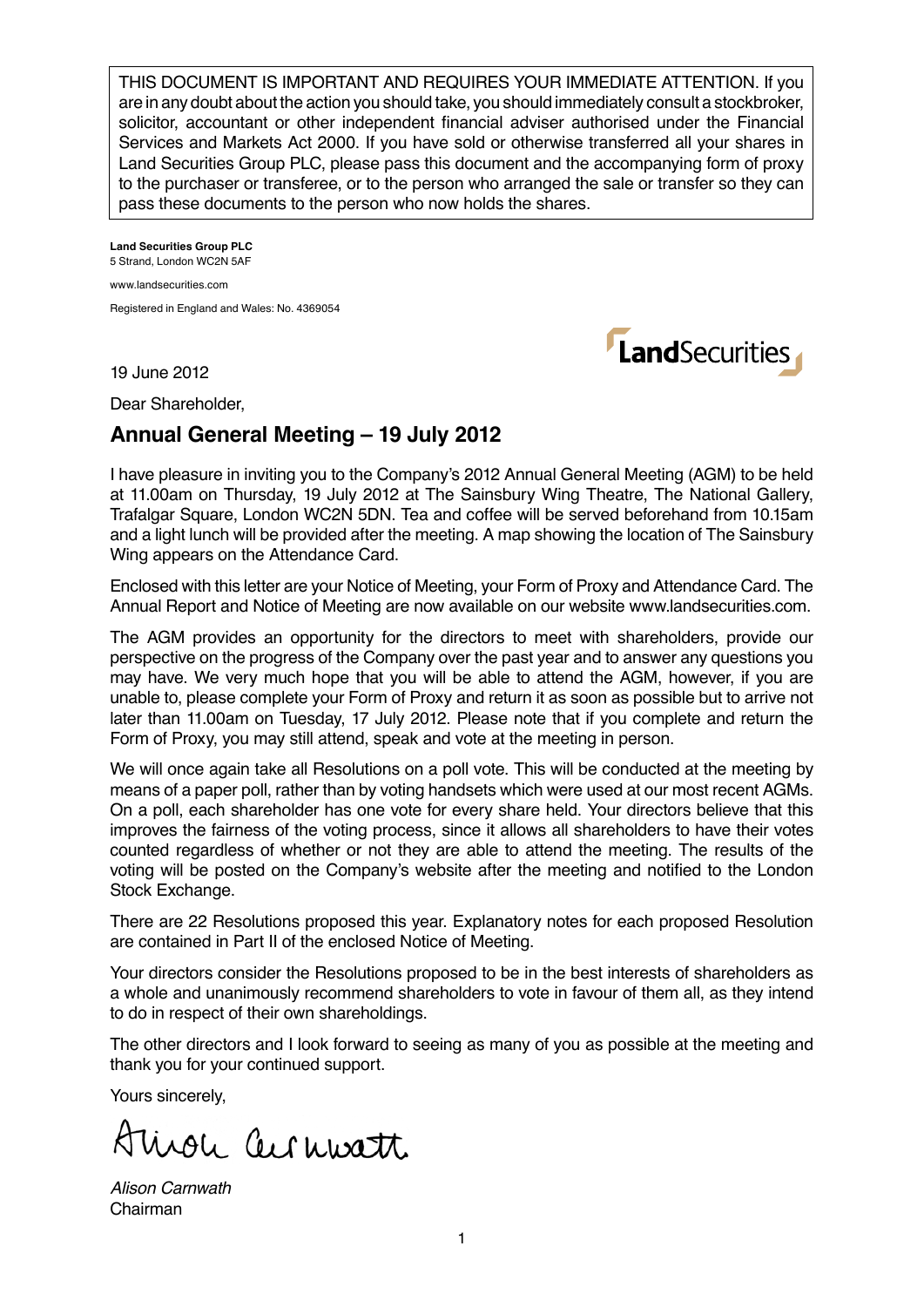

**Land Securities Group PLC** 5 Strand, London WC2N 5AF www.landsecurities.com

Registered in England and Wales: No. 4369054



# **Notice of 2012 Annual General Meeting**

Notice is given that the 2012 Annual General Meeting of Land Securities Group PLC will be held at The Sainsbury Wing Theatre, The National Gallery, London WC2N 5DN on Thursday, 19 July 2012 at 11.00am, to consider the following business:

Resolutions 1 to 17, 21 and 22 will be proposed as Ordinary Resolutions. Resolutions 18 to 20 will be proposed as Special Resolutions.

## **Resolution 1**

To receive the accounts of the Company for the year ended 31 March 2012 and the directors' and auditors' reports on such accounts.

#### **Resolution 2**

To declare a Final Dividend for the year ended 31 March 2012 of 7.4 pence per ordinary share.

#### **Resolution 3**

To approve the Directors' Remuneration Report for the year ended 31 March 2012.

#### **Resolution 4**

To re-elect Alison Carnwath as a director.

#### **Resolution 5**

To re-elect Robert Noel as a director.

#### **Resolution 6**

To re-elect Martin Greenslade as a director.

#### **Resolution 7**

To re-elect Richard Akers as a director.

#### **Resolution 8**

To re-elect Kevin O'Byrne as a director.

#### **Resolution 9**

To re-elect Sir Stuart Rose as a director.

#### **Resolution 10**

To re-elect Simon Palley as a director.

#### **Resolution 11**

To re-elect David Rough as a director.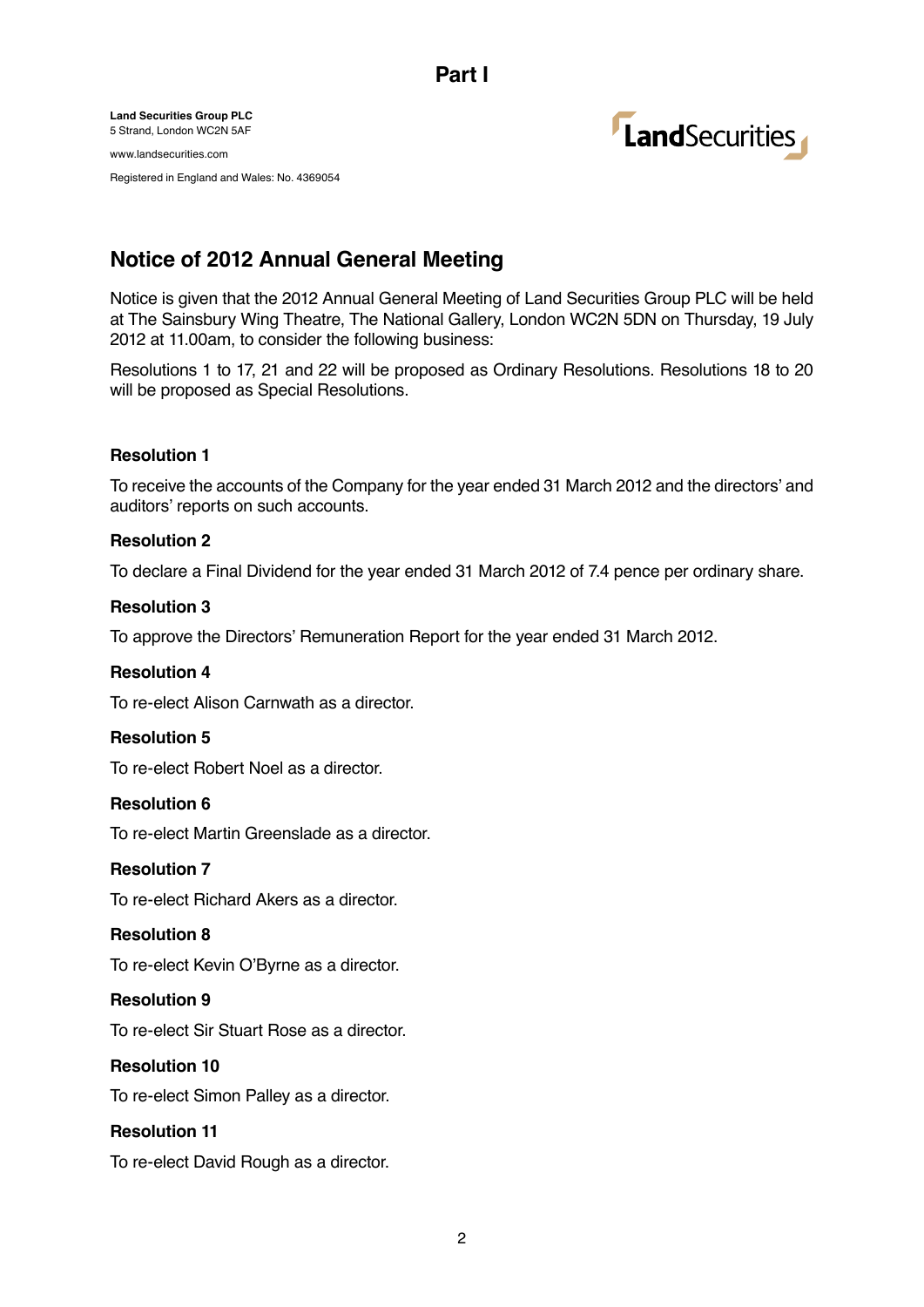## **Resolution 12**

To re-elect Christopher Bartram as a director.

#### **Resolution 13**

To elect Stacey Rauch, who has been appointed as a director by the Board since the last Annual General Meeting, as a director.

#### **Resolution 14**

To re-appoint PricewaterhouseCoopers LLP as auditors of the Company until the conclusion of the next general meeting at which accounts are laid before the Company.

#### **Resolution 15**

To authorise the directors to determine the remuneration of the auditors.

#### **Resolution 16**

To authorise the directors generally and unconditionally to allot shares in the Company and to grant rights to subscribe for or convert any security into shares in the Company:

- (i) up to an aggregate nominal amount of £25,975,000; and
- (ii) comprising equity securities (as defined in section 560 of the Companies Act 2006 (the 2006 Act)) up to a further nominal amount of £25,975,000 in connection with an offer by way of a rights issue:
	- (a) to ordinary shareholders in proportion (as nearly as may be practicable) to their existing holdings; and
	- (b) to holders of other equity securities as required by the rights of those securities or as the directors otherwise consider necessary,

 and permitting the directors to impose any limits or restrictions and make any arrangements which they consider necessary or appropriate to deal with treasury shares, fractional entitlements, record dates, legal, regulatory or practical problems in, or under the laws of, any territory or any other matter.

This authority shall expire at the conclusion of the next Annual General Meeting of the Company after the passing of this Resolution (unless previously renewed, varied or revoked by the Company in a general meeting), provided that the Company may make offers and enter into agreements before this authority expires which would, or might, require equity securities to be allotted or subscription or conversion rights to be granted after the authority ends and the directors may allot equity securities or grant rights to subscribe for or convert securities into ordinary shares under any such offer or agreement as if this authority had not expired.

#### **Resolution 17**

In accordance with sections 366 and 367 of the 2006 Act, to authorise the Company and all companies that are its subsidiaries at any time during the period for which this Resolution has effect to:

- (i) make political donations to political parties or political organisations other than political parties; and
- (ii) incur other political expenditure,

in each case, not exceeding £20,000 in aggregate.

This authority shall commence on the date of this Resolution and expire after the conclusion of the Company's next Annual General Meeting. Any terms used in this Resolution which are defined in Part 14 of the 2006 Act shall have the same meaning for the purposes of this Resolution.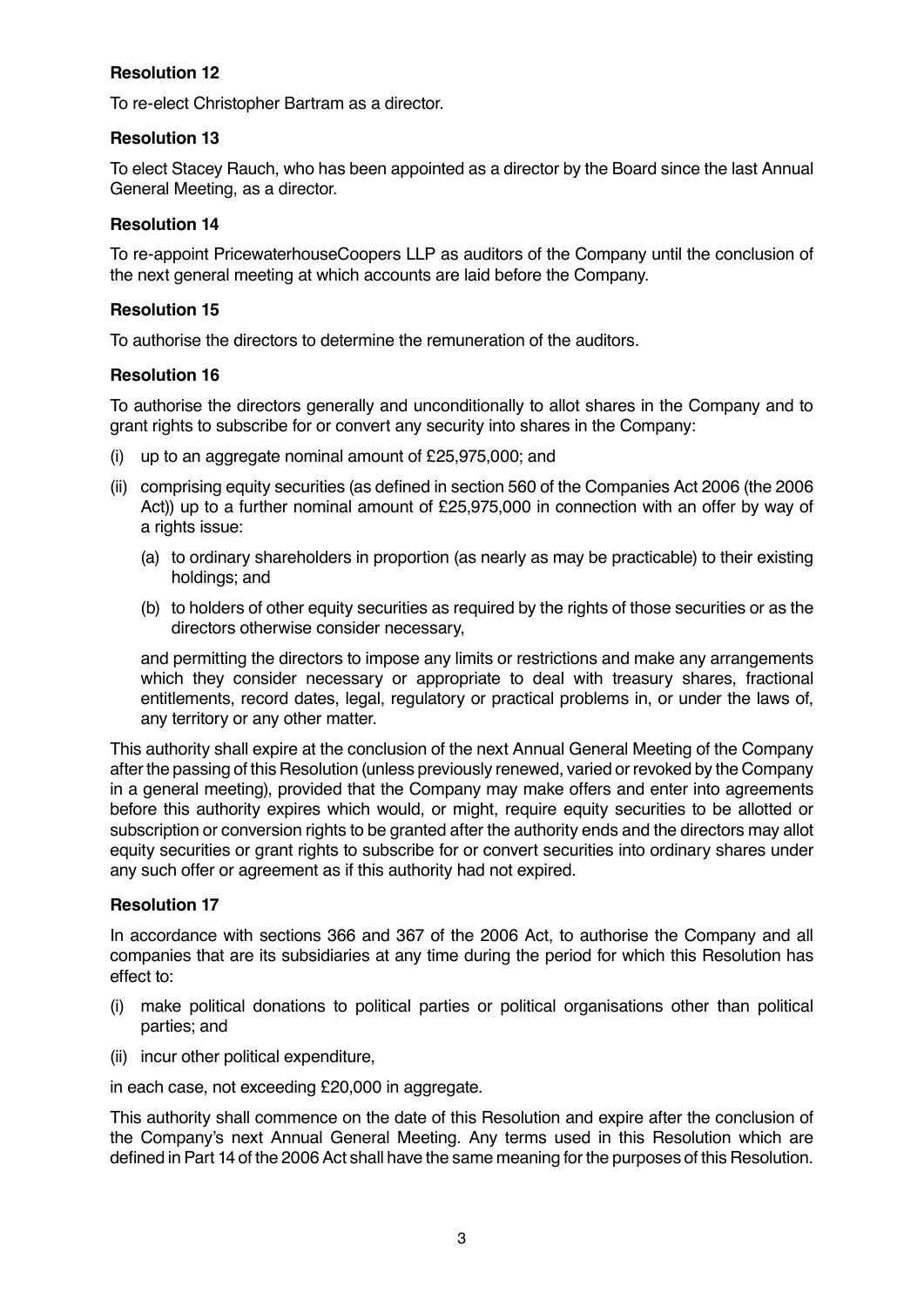## **Resolution 18**

If Resolution 16 is passed, to authorise the directors to allot equity securities (as defined in the 2006 Act) for cash under the authority given by Resolution 16 and/or to sell treasury shares, as if Section 561 of the 2006 Act did not apply to any such allotment or sale, provided that this authorisation shall be limited to:

- (i) the allotment of equity securities and sale of treasury shares for cash in connection with an offer or issue of, or invitation to apply for, equity securities made to (but in the case of the authority granted under paragraph (ii) of Resolution 16, by way of a rights issue only):
	- (a) ordinary shareholders in proportion (as nearly as may be practicable) to their existing holdings; and
	- (b) holders of other equity securities, as required by the rights of those securities, or as the Board otherwise considers necessary,

 and permitting the directors to impose any limits or restrictions and make any arrangements which it considers necessary or appropriate to deal with treasury shares, fractional entitlements, record dates, legal, regulatory or practical problems in, or under the laws of, any territory or any other matter; and

(ii) in the case of the authority granted under paragraph (i) of Resolution 16 and/or in the case of any sale of treasury shares for cash, to the allotment (otherwise than under paragraph (i) of this Resolution) of equity securities or sale of treasury shares up to a nominal amount of £3,896,250.

This authority shall expire at the conclusion of the next Annual General Meeting of the Company after the passing of this Resolution, provided that the Company may, before this authority expires, make offers and enter into agreements which would, or might, require equity securities to be allotted (and treasury shares to be sold) after the authorisation expires and the directors may allot equity securities (and sell treasury shares) under any such offer or agreement as if the authorisation had not expired.

#### **Resolution 19**

To authorise the Company generally and unconditionally to make market purchases (as defined in section 693(4) of the 2006 Act) of its ordinary shares on such terms as the directors think fit, provided that:

- (i) the maximum number of ordinary shares that may be acquired is 77,925,000, being 10% of the Company's issued ordinary share capital (excluding treasury shares) as at 13 June 2012;
- (ii) the minimum price (exclusive of expenses) which may be paid for an ordinary share is 10 pence; and
- (iii) the maximum price (exclusive of expenses) which may be paid for each ordinary share is the higher of: (i) 105% of the average of the middle market quotations of an ordinary share of the Company as derived from the London Stock Exchange Daily Official List for the five business days immediately preceding the day on which the ordinary share is contracted to be purchased; and (ii) an amount equal to the higher of the price of the last independent trade of an ordinary share and the highest current independent bid for an ordinary share on the trading venues where the purchase is carried out.

This authority shall expire at the conclusion of the next Annual General Meeting of the Company after the passing of this Resolution, provided that the Company shall be entitled, at any time prior to the expiry of this authority, to make a contract of purchase which would or might be executed wholly or partly after such expiry of this authority and to purchase ordinary shares in accordance with such contract as if the authority conferred had not expired.

#### **Resolution 20**

That a general meeting, other than an Annual General Meeting, may be called on not less than 14 clear days' notice.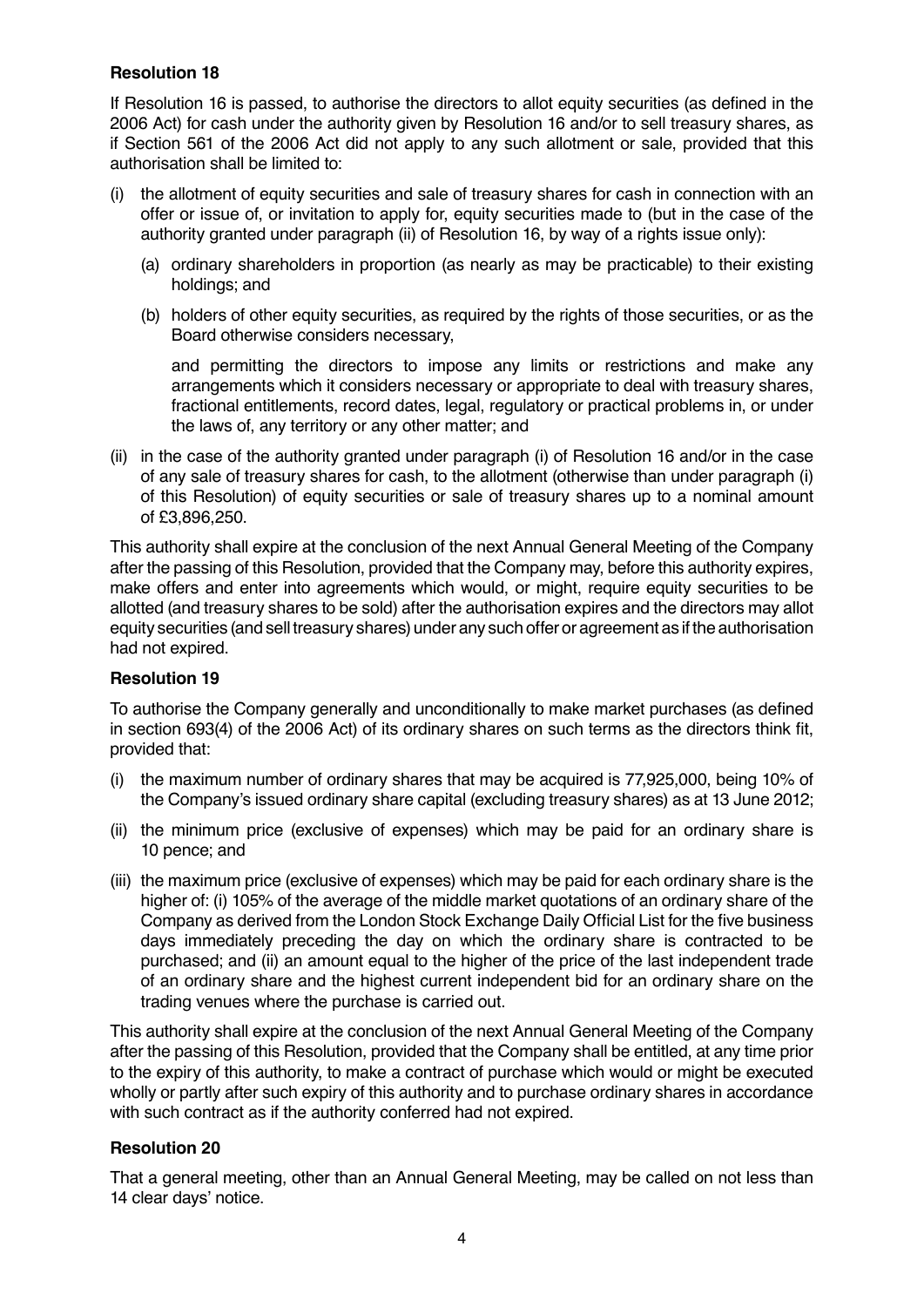## **Resolution 21**

To adopt the 2012 Sharesave Plan Rules as summarised in Appendix 1 to Part II of this Notice (the "Sharesave Plan") and further, that the directors be authorised to make such modifications to the Sharesave Plan as they may consider appropriate to take account of the requirements of HM Revenue and Customs and best practice, and for the implementation of the Sharesave Plan and to adopt the Sharesave Plan as so modified and to do all such other acts and things as they may consider appropriate to implement the Sharesave Plan.

#### **Resolution 22**

That the directors be authorised to amend and renew the terms of the 2005 Long Term Incentive Plan as summarised in Appendix 2 to Part II of this Notice.

By order of the Board,

*Adrian de Souza* Group General Counsel and Company Secretary

19 June 2012

Registered Office: 5 Strand, London WC2N 5AF Registered in England and Wales No: 4369054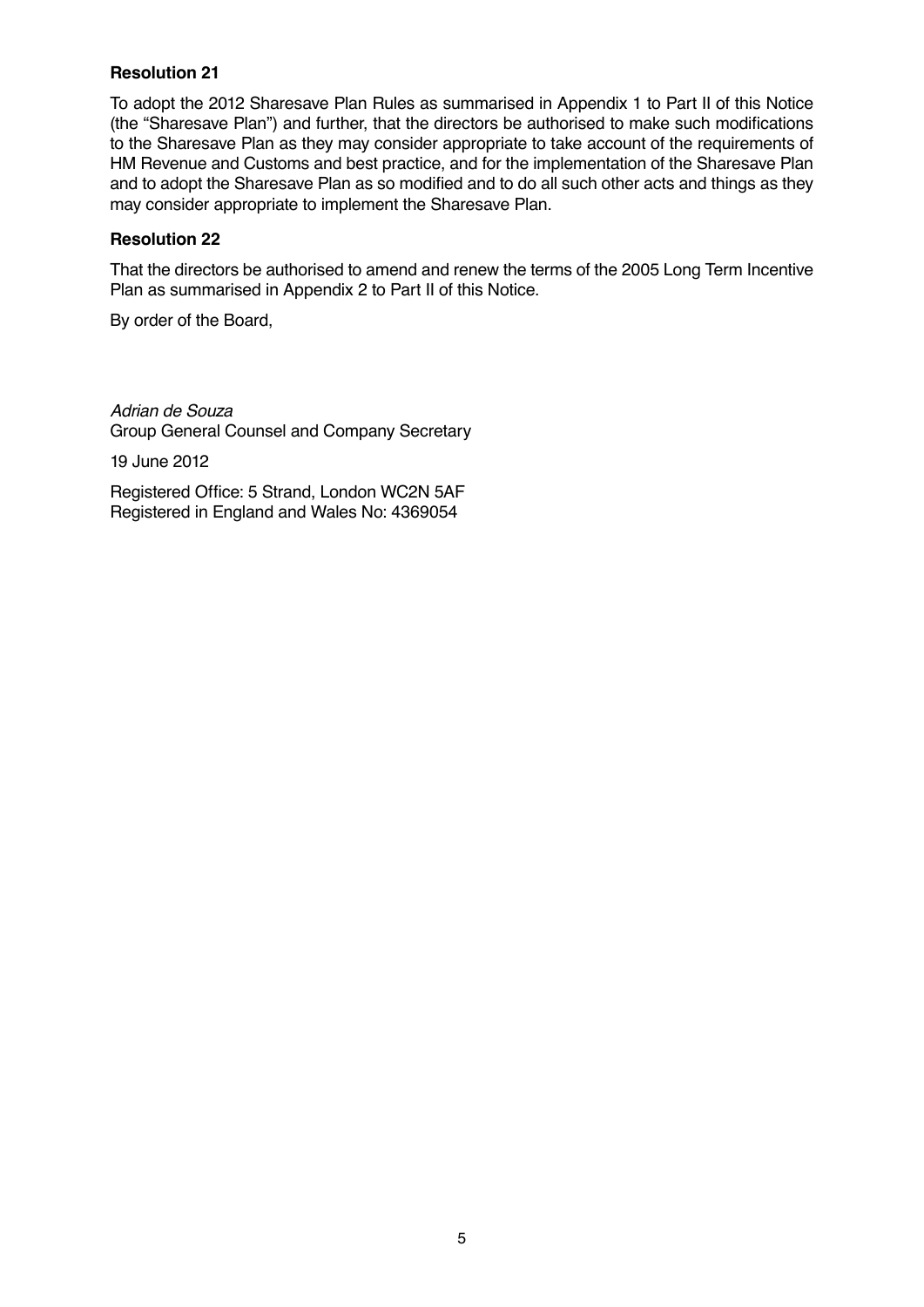# **Part II**

## **Explanatory Notes on Resolutions**

## **Resolution 1 – Annual Report and Financial Statements**

For each financial year, the directors must present the report of the directors and the accounts of the Company to shareholders at the AGM. The report of the directors, the accounts and the report of the Company's auditors on the accounts and on those parts of the directors' remuneration report that are audited are contained within the 2012 Annual Report.

## **Resolution 2 – Final Dividend**

This resolution seeks shareholder approval for a Final Dividend of 7.4 pence per share for the year ended 31 March 2012, which is recommended by your Board. If approved, the Final Dividend will be paid on 26 July 2012 to those shareholders on the register at the close of business on 22 June 2012.

## **Resolution 3 – Directors' Remuneration Report**

This resolution seeks shareholder approval for the Directors' Remuneration Report, which can be found on pages 82 to 99 of the 2012 Annual Report. The Directors' Remuneration Report gives details of your directors' remuneration for the year ended 31 March 2012 and sets out the Company's overall policy on directors' remuneration. The Company's auditors, PricewaterhouseCoopers LLP, have audited those parts of the Directors' Remuneration Report indicated as being audited and their report may be found on page 103 of the 2012 Annual Report.

The Board considers that appropriate executive remuneration plays a vital part in helping to achieve the Company's overall objectives and, accordingly, and in compliance with the legislation, shareholders will be invited to approve the Directors' Remuneration Report.

## **Resolutions 4 to 13 – Re-election of directors**

These resolutions seek the election and re-election of the Company's directors. The Company's Articles of Association state that any director appointed since the last AGM should seek election by shareholders at the next AGM and accordingly, Stacey Rauch is standing for election. In addition, the UK Corporate Governance Code recommends that all directors should seek reelection by shareholders annually and accordingly, all other directors are standing for re-election to the Board by shareholders. The election and re-election of directors will take effect at the conclusion of the meeting.

Each of the directors standing for election and re-election has undergone a performance evaluation and has demonstrated that he or she remains committed to the role and continues to be an effective and valuable member of the Board. The Board is content that each Non-executive Director offering themselves for re-election is independent in character and there are no relationships or circumstances likely to affect their character or judgment. Accordingly, the board unanimously recommends the election and re-election of these directors. Biographical details for each director can be found on page 10 of this Notice and on pages 60 and 61 of the 2012 Annual Report.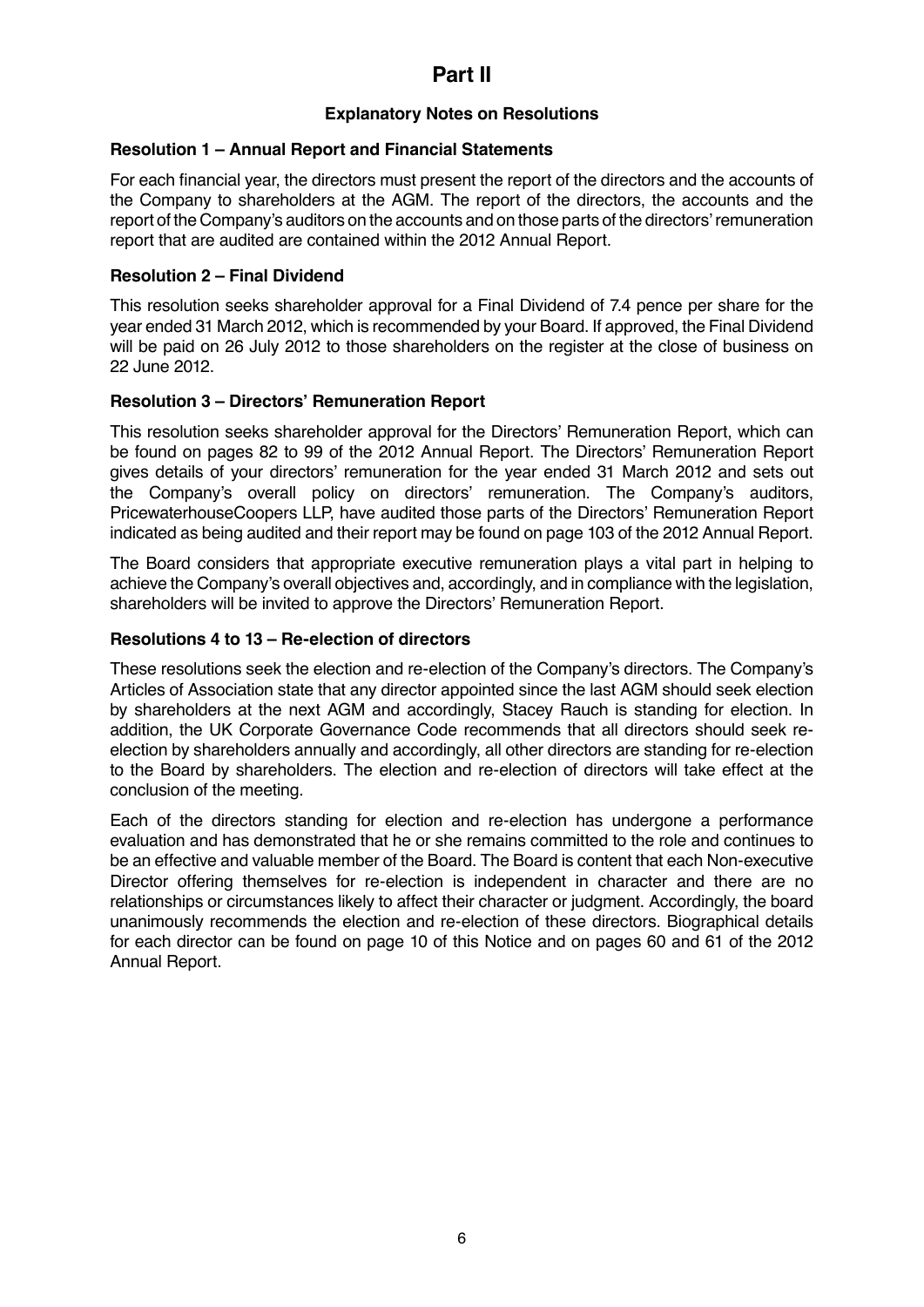## **Resolutions 14 and 15 – Reappointment of auditors and auditor remuneration**

The appointment of PricewaterhouseCoopers LLP as auditors of the Company expires at the conclusion of the AGM. They have indicated their willingness to stand for re-appointment as auditors of the Company until the conclusion of the AGM in 2013. After a thorough review of their performance, the directors recommend their re-appointment and seek authority to fix their remuneration.

#### **Resolution 16 – Authority to allot shares**

Under the 2006 Act, the Company's directors may only allot shares or grant rights to subscribe for, or convert any security into, shares if authorised to do so by the shareholders in general meeting. The authority conferred on the directors at last year's AGM under section 551 of the 2006 Act to allot shares expires on the date of the forthcoming AGM. Accordingly, this resolution seeks to grant a new authority under section 551 of the 2006 Act to authorise the directors to allot shares in the Company or grant rights to subscribe for, or convert any security into, shares in the Company.

The aggregate nominal value which can be allotted under the authority set out in paragraph (i) of the resolution is limited to £25,975,000 (representing 259,750,000 ordinary shares of 10 pence each), which is approximately one third of the issued ordinary share capital (excluding treasury shares) of the Company as at 13 June 2012 (being the latest practicable date before publication of this notice). In accordance with guidance issued by the association of British Insurers, the authority in paragraph (ii) of the resolution will authorise the directors to allot shares, or to grant rights to subscribe for or convert any security into shares, only in connection with a fully preemptive rights issue, up to a further nominal value of £25,975,000 (representing 259,750,000 ordinary shares). This amount (together with the authority provided under paragraph (i) of the resolution) represents approximately two thirds of the Company's issued ordinary share capital (excluding treasury shares) as at 13 June 2012. This authority will expire at the end of the next AGM of the Company.

The directors currently have no intention of issuing new shares, or of granting rights to subscribe for or to convert any security into shares, except in relation to the Company's scrip dividend scheme and in connection with the Company's employee share schemes.

As at 13 June 2012, the Company held 7,664,823 ordinary shares in treasury, representing approximately 0.98% of the total ordinary share capital in issue (excluding treasury shares).

## **Resolution 17 – To make political donations**

The 2006 Act requires companies to obtain shareholder consent before they can make donations to a political party, other political organisation or an independent election candidate, or incur any political expenditure. The definition of political donations used in the 2006 Act is very broad and as a result could inadvertently catch legitimate activities, such as policy review, law reform and the representation of the business community and special interest groups (such as those concerned with the environment) which the Company may wish to support. These activities are not designed to support any political party nor to influence public support for a particular party. The Company's policy is not to make donations to any political parties or for any political purpose. The authority being sought is a precautionary measure to ensure the Company and its subsidiaries do not inadvertently breach the 2006 Act. No payments have ever been made by the Company under similar authorities granted by shareholders in the past.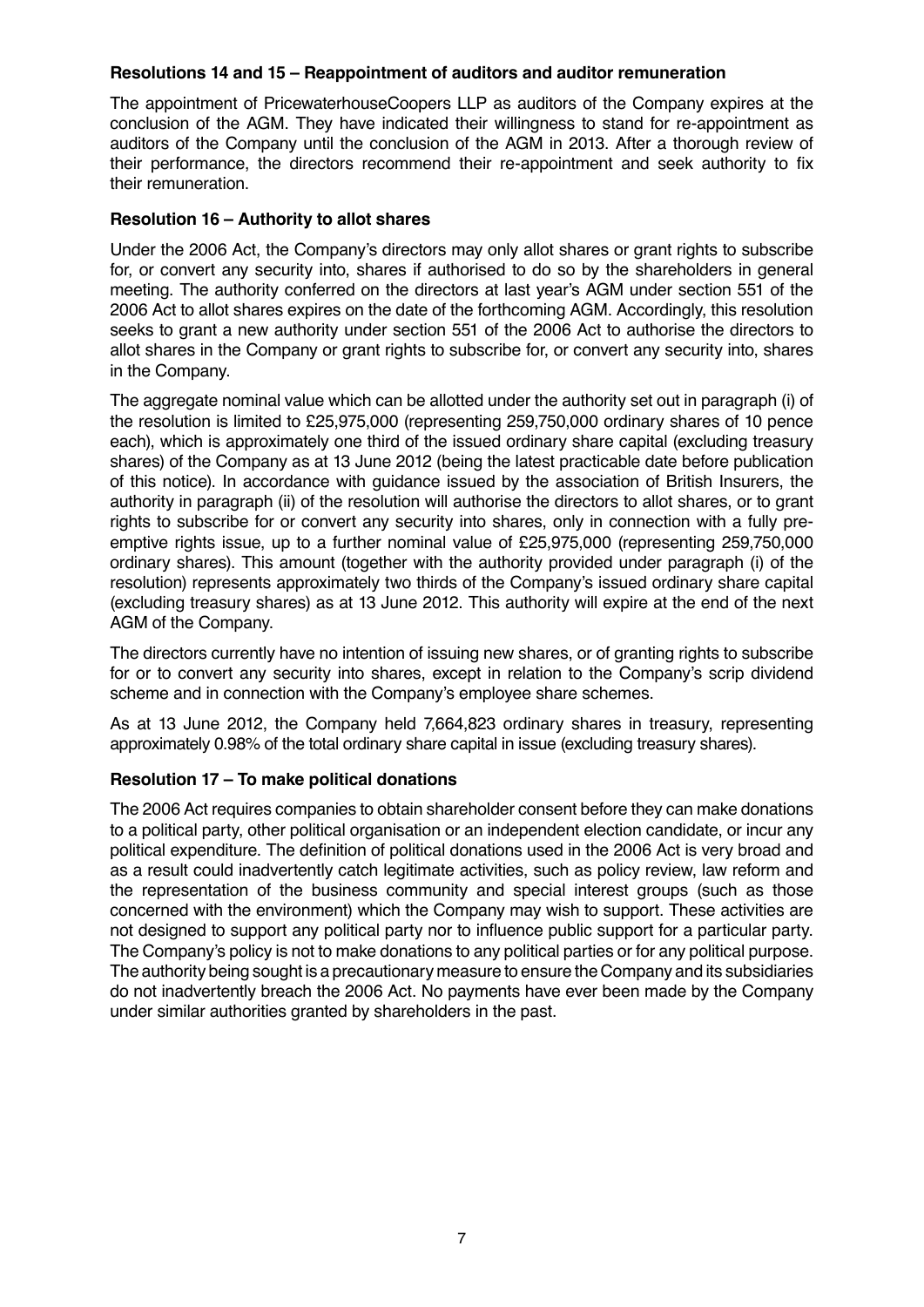## **Resolution 18 – Disapplication of pre-emption rights**

Under section 561(1) of the 2006 Act, if the directors wish to allot ordinary shares, or grant rights to subscribe for, or convert securities into, ordinary shares, or sell treasury shares for cash (other than pursuant to an employee share scheme), they must in the first instance offer them to existing shareholders in proportion to their holdings. There may be occasions, however, when the directors need the flexibility to finance business opportunities by the issue of shares or the sale of treasury shares for cash without a pre-emptive offer to existing shareholders. This cannot be done under the 2006 Act unless the shareholders have first waived their pre-emption rights. Resolution 18 asks the shareholders to do this and, apart from rights issues or any other pre-emptive offer concerning equity securities, the authority contained in this resolution will be limited to the issue of shares for cash up to an aggregate nominal value of £3,896,250 (which includes the sale on a non pre-emptive basis of any shares held in treasury), which represents approximately 5% of the Company's issued ordinary share capital as at 13 June 2012 (being the latest practicable date prior to the publication of this Notice). This resolution also seeks a disapplication of the preemption rights on a rights issue, so as to allow the directors to make exclusions or such other arrangements as may be appropriate to resolve legal or practical problems which, for example, might arise with overseas shareholders subject to different regulatory regimes.

Shareholders should note that this resolution also relates to treasury shares and will be proposed as a special resolution. The directors have no present intention of issuing new shares other than pursuant to employee share schemes and under the Company's Scrip Dividend Scheme. However, the authority gives the directors the flexibility to take advantage of business opportunities as they arise. In accordance with the Pre emption Group's Statement of Principles, the Board confirms its intention that no more than 7.5% of the Company's issued share capital (excluding treasury shares) will be issued for cash on a non pre emptive basis during any rolling three year period without prior consultation with shareholders. If approved, the authority will expire at the conclusion of the next AGM of the Company.

#### **Resolution 19 – Authority to purchase own shares**

This resolution, which will be proposed as a special resolution, renews the authority granted at last year's AGM which expires on the date of the forthcoming AGM. The resolution authorises the Company to make market purchases of its own ordinary shares as permitted by the 2006 Act. The Board seeks authority to purchase up to 10% of the Company's issued ordinary shares (excluding any treasury shares), should market conditions and price justify such action. The directors would only intend to use this authority to make such purchases if to do so could be expected to lead to an increase in net asset value per share for the remaining shareholders and would be in the best interests of shareholders generally, having due regard to appropriate gearing levels, alternative investment opportunities and the overall financial position of the Company.

The minimum price, exclusive of expenses, which may be paid for an ordinary share, is 10 pence. The maximum price, exclusive of expenses, which may be paid for an ordinary share is the highest of (i) an amount equal to 5% above the average market value for an ordinary share for the five business days immediately preceding the date of the purchase and (ii) the higher of the price of the last independent trade and the highest current independent bid on the exchange where the purchase is carried out.

Any purchases of ordinary shares would be by means of market purchase through the London Stock Exchange. Any shares purchased under this authority may either be cancelled or held as treasury shares by the Company. Treasury shares may subsequently be cancelled, sold for cash or used to satisfy options issued to employees pursuant to the Company employee share schemes.

As at 13 June 2012, employee share options were outstanding over 4,105,044 ordinary shares, representing approximately 0.53% of the issued ordinary share capital (excluding treasury shares). If the proposed market purchase authority were used in full, these would represent approximately 0.65% of the Company's issued ordinary share capital (excluding treasury shares).

The authority will only be valid until the conclusion of the Company's next AGM.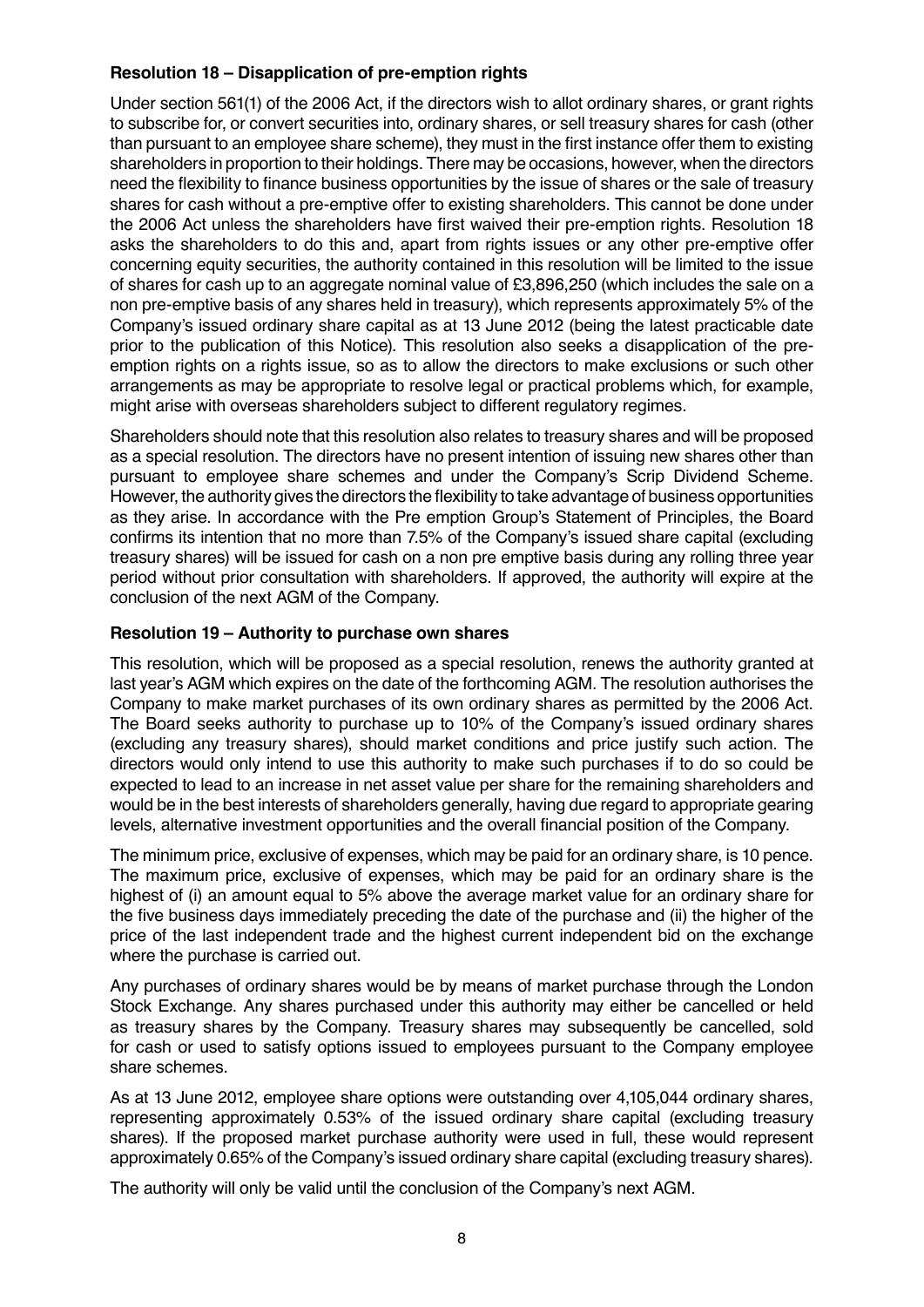## **Resolution 20 – Notice of general meetings**

Changes made to the 2006 Act by the Shareholders' Rights Regulations increase the notice period required for general meetings of the Company to 21 days unless shareholders approve a shorter notice period, which cannot be less than 14 clear days. (AGMs must continue to be held on at least 21 clear days' notice.) Before the Shareholders' Rights Regulations came into force on 3 August 2009, the Company was able to call general meetings other than an AGM on 14 clear days' notice without obtaining such shareholder approval. The Company wishes to retain the ability to call general meetings (other than an AGM) on 14 clear days' notice, as previously approved by shareholders.

It is intended that the shorter notice period would only be used in exceptional circumstances where the flexibility is merited by the business of the meeting and is considered by the Board to be in the interests of shareholders as a whole, taking into account such factors as the financial implications of a delay in such meeting being held and the ability of shareholders to consider the proposals and lodge a proxy vote in time for the meeting. If approved, this authority will be effective until the conclusion of the Company's next AGM.

#### **Resolution 21 – To adopt new Sharesave Rules**

The Land Securities Savings Related Share Option Scheme 2003 (SAYE) expires in 2013. This scheme has given employees the opportunity to save over three, five or seven years to buy Land Securities shares at 80% of their market value at the invitation date. The directors believe that it has been successful in encouraging employees to align their interests with those of shareholders. Accordingly, this resolution proposes to introduce the 2012 Sharesave Plan under similar Rules to the existing SAYE, to enable similar HMRC approved tax-relieved benefits to be provided to employees in the future. If adopted, the new Sharesave will supersede the existing SAYE plan and future awards would be subject to the new Rules. A summary of the 2012 Sharesave Plan is set out in Appendix 1 to Part II of this Notice.

## **Resolution 22 – To amend the terms of the 2005 Long Term Incentive Plan (LTIP)**

The Directors' Remuneration Report, on pages 82 to 99 of the 2012 Annual Report, describes a number of changes to the remuneration policy for directors. As explained in the Directors' Remuneration Report, the proposed reshaping of directors' remuneration reduces the maximum variable pay available and rebalances it towards longer term incentives. Overall levels of remuneration for directors will remain around the median of appropriate benchmarks.

In connection with these proposed changes, this resolution seeks authority from shareholders for the directors to make certain amendments to the LTIP. The principal proposed changes are to increase the permitted annual grant to an individual of both LTIP Performance Shares and Matching Performance Shares from 100% to 150% of base salary and to extend the life of the LTIP to permit awards to be made for 10 years from the passing of this resolution. On recruitment, the Committee may award a new director an increased LTIP Performance Share Award of up to 200% of his or her salary in exceptional circumstances. If such an award is made, his or her Matching Performance Share Award will be reduced by a corresponding amount. A summary of the LTIP as proposed to be altered, including the "clawback" provisions referred to in the Directors' Remuneration Report, is set out in Appendix 2 to Part II of this Notice.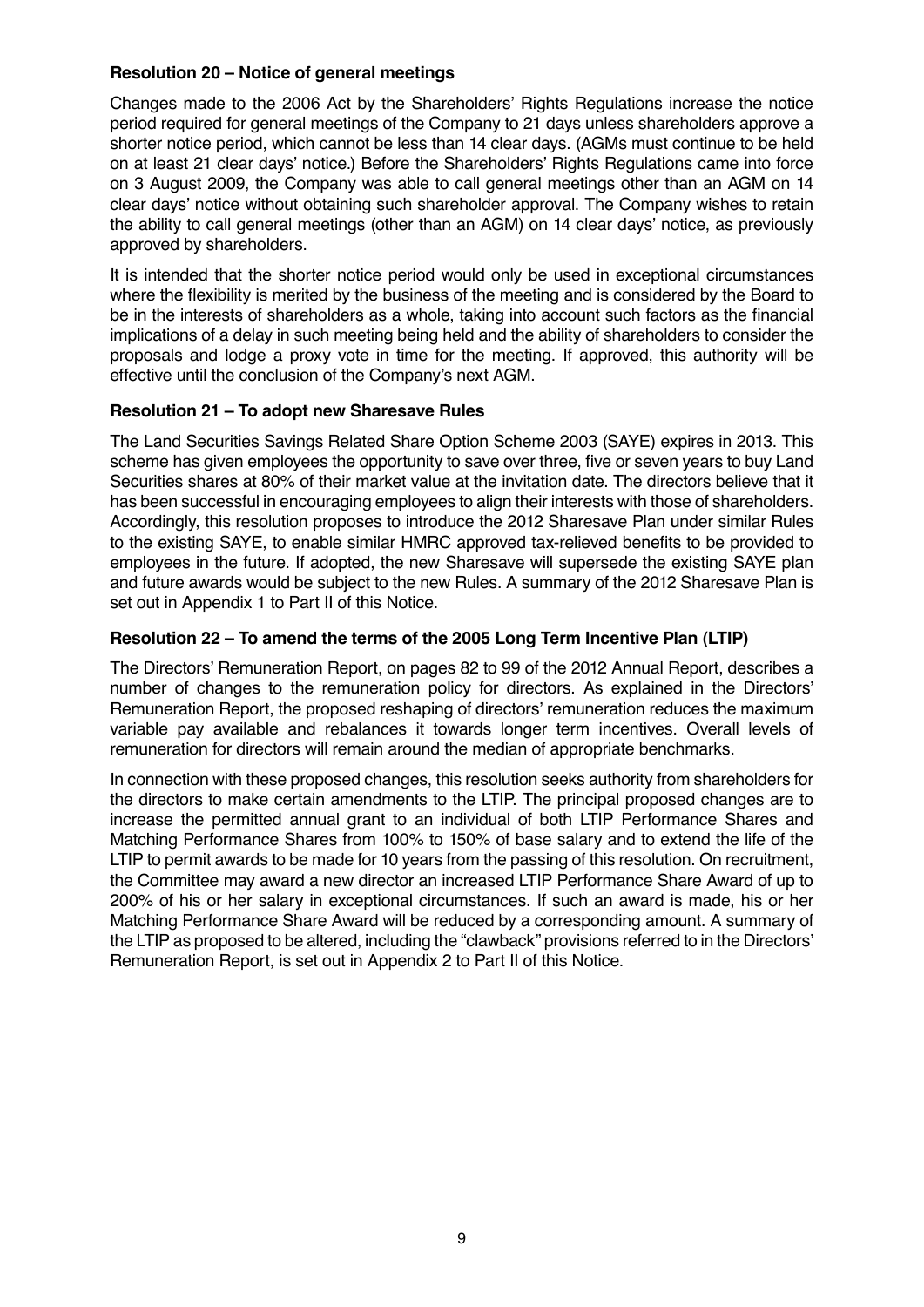## **Director Biographies**

The Board is comprised of ten directors consisting of our Chairman, three executive directors and six non-executives, whose experience and expertise are derived from a range of industries and sectors providing an invaluable perspective on our business.

## **Alison Carnwath** (59), Chairman of the Board

Member of the Remuneration Committee and Chairman of the Nominations Committee

Alison was appointed to the Board in September 2004 and became Chairman in November 2008. She is Chairman of the Nominations Committee and is also a member of the Remuneration Committee. Alison worked in investment banking and corporate finance for 20 years, before pursuing a portfolio career. During her career, Alison became the first female Director of J. Henry Schroder Wagg & Co, where she worked for 10 years. Alison also held the positions of a Senior Partner of Phoenix Securities and Managing Director, New York at Donaldson, Lufkin & Jenrette. She served as a Non-executive Director of Friends Provident plc, Gallaher Group plc and Glas Cymru Cyfyngedig (Welsh Water).

She has some 30 years experience in international finance and investment banking and has wide board level experience. Alison is currently a Non-executive Director at Man Group plc, Barclays plc, Zurich Insurance Group Ltd and Paccar Inc, a Fortune 500 company.

#### **Robert Noel** (48), Chief Executive

Robert was appointed to the Board in January 2010 as Managing Director, London Portfolio and became Chief Executive on 1 April 2012. A chartered surveyor and graduate of the University of Reading, Robert was previously Property Director at Great Portland Estates plc between August 2002 and September 2009. Prior to that, he was a director at property services group Nelson Bakewell.

Robert is a trustee of the property industry charity, Landaid and former positions include being a Director of the New West End Company, the Central London Business Improvement District and Chairman of the Westminster Property Association. Robert brings over 20 years experience in a number of sectors within the property market to his new role and has an outstanding track record in the London property market.

#### **Martin Greenslade** (47), Chief Financial Officer

Martin joined the Group as Chief Financial Officer in September 2005. A chartered accountant, having trained with Coopers & Lybrand, Martin was previously Group Finance Director of Alvis plc. He has also worked in corporate finance having served as a member of the executive committee of Nordea's investment banking division and Managing Director of its UK business. Martin is a Director of International Justice Mission UK. Martin brings financial and accounting expertise from the property, engineering and financial sectors in the UK and overseas.

#### **Richard Akers** (50), Executive Director

Richard joined the Board in May 2005, following his appointment as Managing Director, Retail Portfolio in July 2004. A chartered surveyor, Richard joined the Group in 1995 and previously held the position of Head of Retail Portfolio Management. Prior to joining the Group, Richard worked in retail development for AMEC Developments and, prior to that, ARC Properties.

Richard brings more than 25 years experience of the retail property industry to his role and is a regular author and panellist on industry matters. He is a former President of the British Council of Shopping Centres (BSCC), the main industry body for retail property owners. He is responsible for the Retail Portfolio and has recently become a Non-executive Director of Barratt Developments PLC.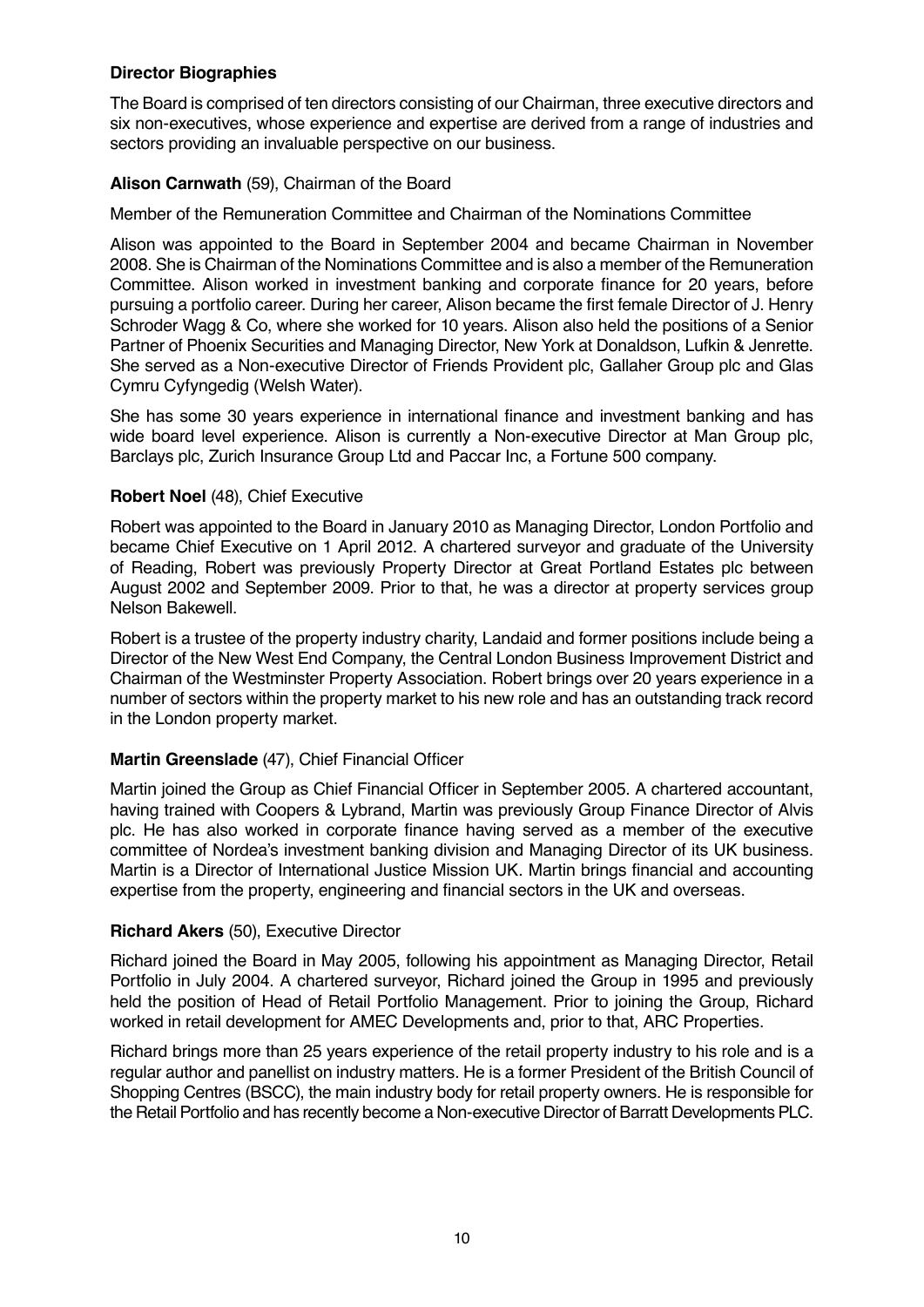## **Kevin O'Byrne** (47), Senior Independent Director

Chairman of the Audit Committee and member of the Nominations Committee

Kevin was appointed to the Board as a Non-executive Director in April 2008. Kevin is a chartered accountant who trained with Arthur Andersen and has been the Group Finance Director of Kingfisher plc since 2008. He has recently been appointed Kingfisher Divisional CEO, B&Q, responsible for group businesses in the UK, China, Turkey and Germany.

His previous roles included Group Finance Director of Dixons Retail Plc, and European Finance Director for The Quaker Oats Company. Kevin brings experience of international retail and finance matters to Board discussions.

#### **Sir Stuart Rose** (63), Non-executive Director

#### Member of the Remuneration Committee

Stuart joined the Board as a Non-executive Director in May 2003 and is a member of the Nominations Committee and Remuneration Committee. His extensive retail experience includes the positions of Chief Executive and then Chairman of Marks & Spencer Group plc from 2004 until 2010, Chief Executive of Arcadia Group from 2000 until December 2002 and Chief Executive of Booker PLC from 1998 until 2000. He is a non-executive director of Woolworths Holdings South Africa, is on the advisory board of Bridgepoint Capital and was Chairman of Business in the Community from 2008-2010. Sir Stuart commenced his career in the retail industry in 1972 and has a wealth of international management experience in the sector, being knighted in 2007 for services to the retail industry and corporate social responsibility.

#### **Simon Palley** (54), Non-executive Director

#### Member of the Remuneration Committee

Simon was appointed to the Board as a Non-executive Director in August 2010 and will become Chairman of the Remuneration Committee on 1 October 2012. A senior figure within the private equity industry, Simon is Chairman of the private equity firm Centerbridge Partners Europe and a trustee of the University of Pennsylvania and The Tate Foundation.

#### **David Rough** (61), Non-executive Director

Chairman of the Remuneration Committee and member of the Audit Committee

David joined the Board as a Non-executive Director in April 2002 and was Senior Independent Director from November 2003 to March 2012. David was Group Director (Investments) of Legal and General Group PLC until December 2001, and during that time also served as the Chairman of the Association of British Insurers' Investment Committee.

David is the Senior Independent Director and Deputy Chairman of Xstrata Group PLC and a Non-executive Director of the London Metal Exchange. He is a Non-executive Director of Brown, Shipley & Co. Ltd, the private bank. He has many years experience both as a Non-executive Director in the investment, property, finance and mining industries.

#### **Chris Bartram** (63), Non-executive Director

#### Member of the Audit and Nominations Committee

Chris was appointed to the Board as a Non-executive Director in August 2009. Chris is Chairman of Orchard Street Investment Management LLP, a specialist UK commercial property investment manager. He is a chartered surveyor, a Non-executive Director of The Crown Estate and a Wilkins Fellow of Downing College, Cambridge.

He has previously served as Managing Director of Haslemere NV, Chairman of Jones Lang Wooton Fund management, President of the British Property Federation and Chairman of the Bank of England Property Forum. Chris has many years experience in commercial property in the UK and abroad, and in particular in the property investment management industry.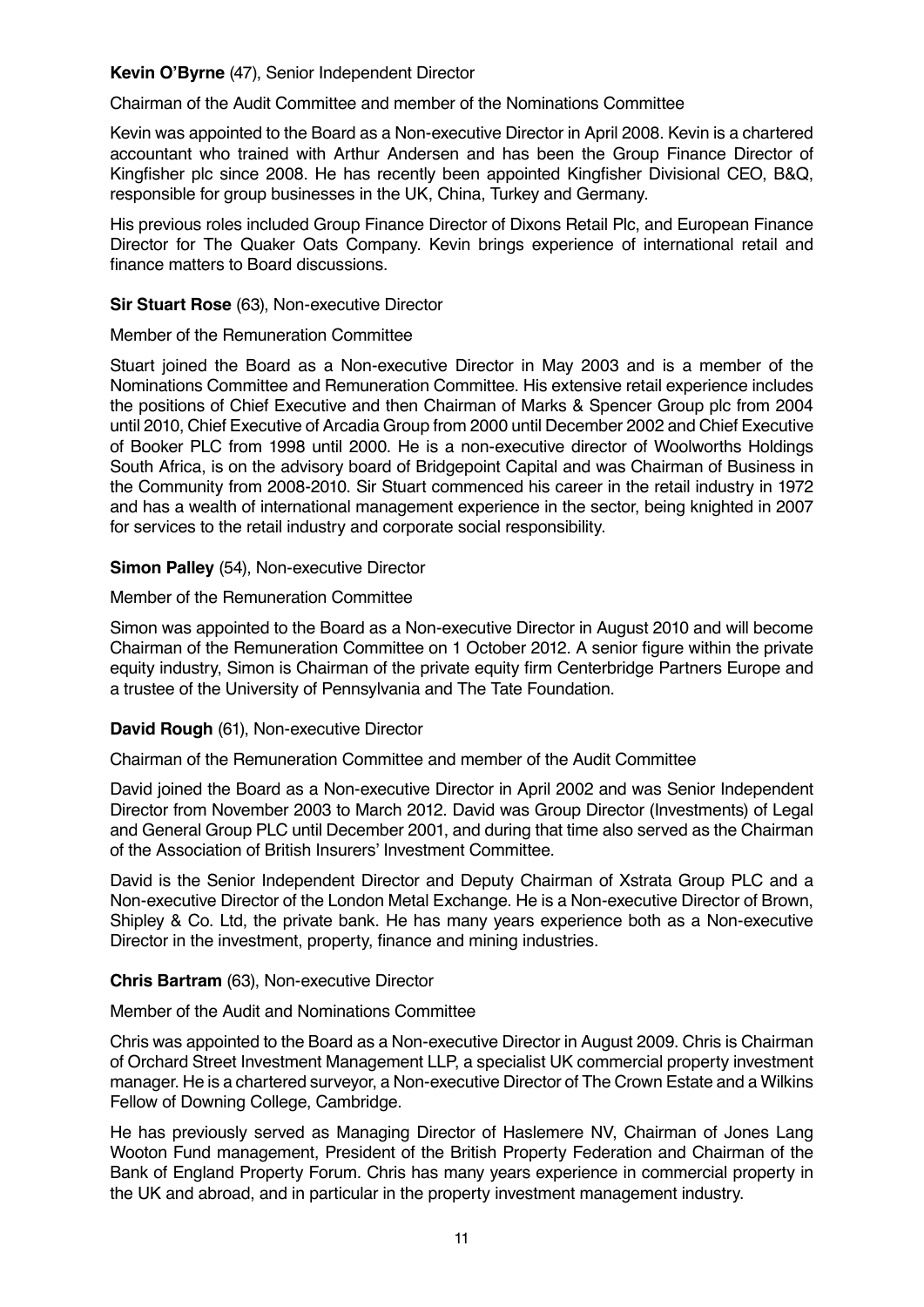#### **Stacey Rauch** (54), Non-executive Director

Member of the Audit Committee

Stacey joined the Board as a Non-executive Director on 1 January 2012. Stacey is a Director Emeritus of McKinsey & Company where she served clients in the US and internationally for 24 years. Whilst there she co-founded the New Jersey office and was the first woman to be appointed as an industry practice leader. She was a leader in the firm's Retail and Consumer Goods Practices, served as the head of the North American Retail and Apparel Practice and acted as the Global Retail Practice Convener. She retired from McKinsey & Company in September 2010.

Her career with McKinsey saw her consult to a wide range of retailers, apparel wholesalers and consumer goods manufacturers. She is currently a Non-executive Director of Ann Inc, (a listed American women's speciality apparel retailer), the Tops Holding Corporation, (the parent company of Tops Markets LLC, a US grocery retailer) and was recently appointed as a Non-executive Director of the Fiesta Restaurant Group which is listed on NASDAQ. She brings extensive international experience of retailing and wider business experience to the Board.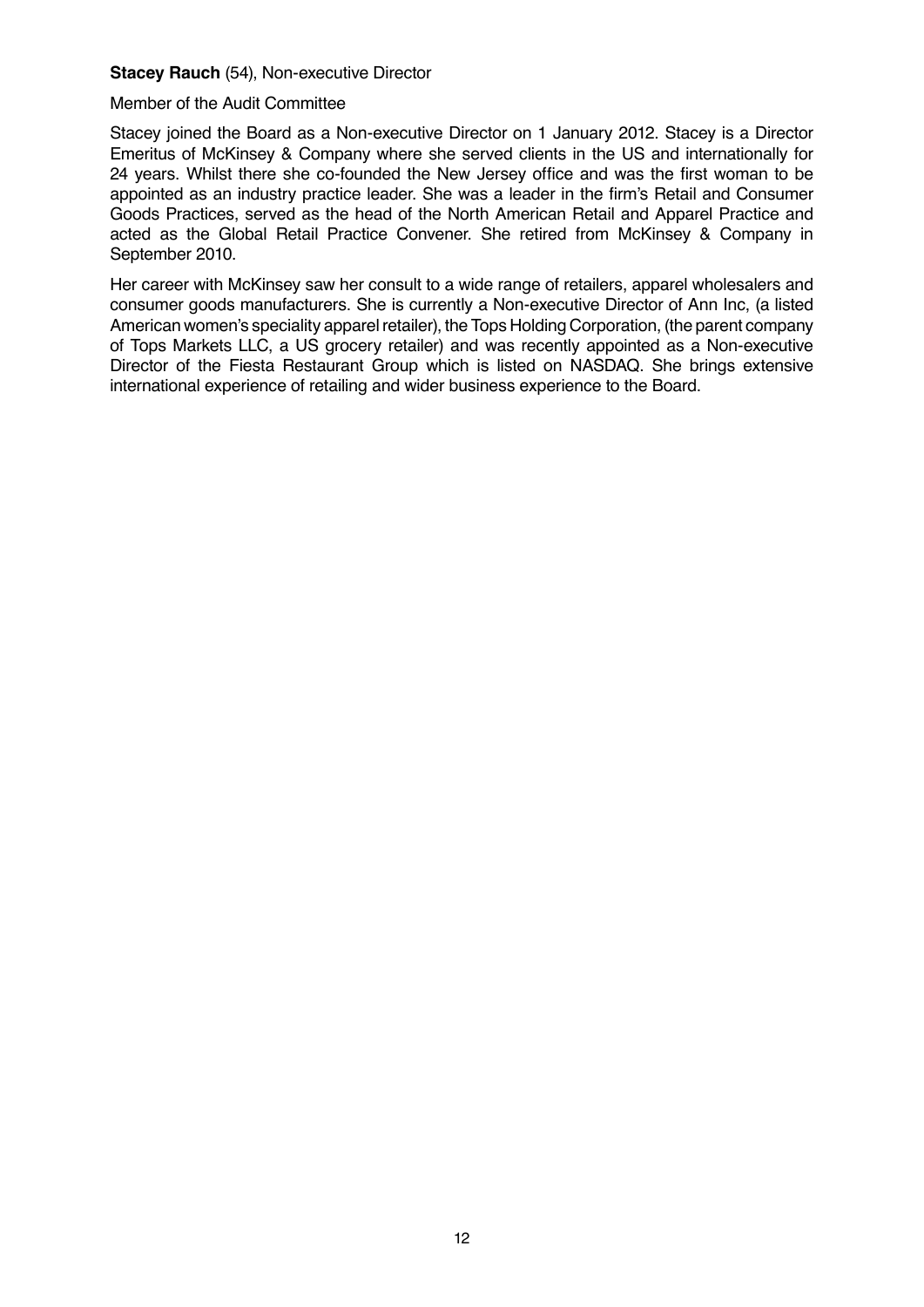# **Appendix 1**

## **Summary of Principal Terms of the Land Securities 2012 Sharesave Plan (the "Sharesave Plan")**

## **Operation**

The operation of the Sharesave Plan will be supervised by the board of directors of the Company (the "**Board**"). It will be approved by HM Revenue & Customs ("**HMRC**") in order to provide UK tax-advantaged options to UK employees.

## **Eligibility**

Employees and full-time directors of the Company and any designated participating subsidiary who are UK resident tax payers are eligible to participate. The Board may require employees to have completed a qualifying period of employment of up to five years before the grant of options. The Board may also allow other employees to participate.

## **Grant of options**

Options can only be granted to employees who enter into HMRC approved savings contracts, under which monthly savings are normally made over a period of three or five years. Options must be granted within 30 days (or 42 days if applications are scaled back) from the date on which the option price is set. The number of shares over which an option is granted will be such that the total option price payable for those shares will correspond to the proceeds on maturity of the related savings contract.

An option may not be granted more than 10 years after shareholder approval of the Sharesave Plan. Options are not transferable (except on death) and are not pensionable.

## **Individual participation**

Monthly savings by an employee under all savings contracts linked to options granted under any sharesave scheme may not exceed the statutory maximum (currently £250). The Board may set a lower limit in relation to any particular grant.

## **Option price**

The price per share payable on the exercise of an option will be determined by the Company but not be less than the higher of: (i) 80% of the average middle-market closing quotation of a share on the London Stock Exchange on the three days before the invitation and falling within six weeks of the announcement by the Company of its results for any period (or at any other time when the Board considers there to be exceptional circumstances which justify offering options under the Sharesave Plan) (or as otherwise agreed with HMRC); and (ii) if the option relates only to new issue shares, the nominal value of a share.

## **Exercise of options**

Options will normally be exercisable for six months from the third, fifth or seventh anniversary of the commencement of the related savings contracts. Earlier exercise is permitted in the following circumstances:

- following cessation of employment by reason of death, injury, disability, redundancy, retirement on reaching age 60 (or any other age at which the employee is bound to retire under his terms of employment) or the business or company that the employee works for ceasing to be part of the Company's group;
- when an employee reaches 60;
- where employment ceases more than three years from grant for any other reason (other than dismissal for misconduct); and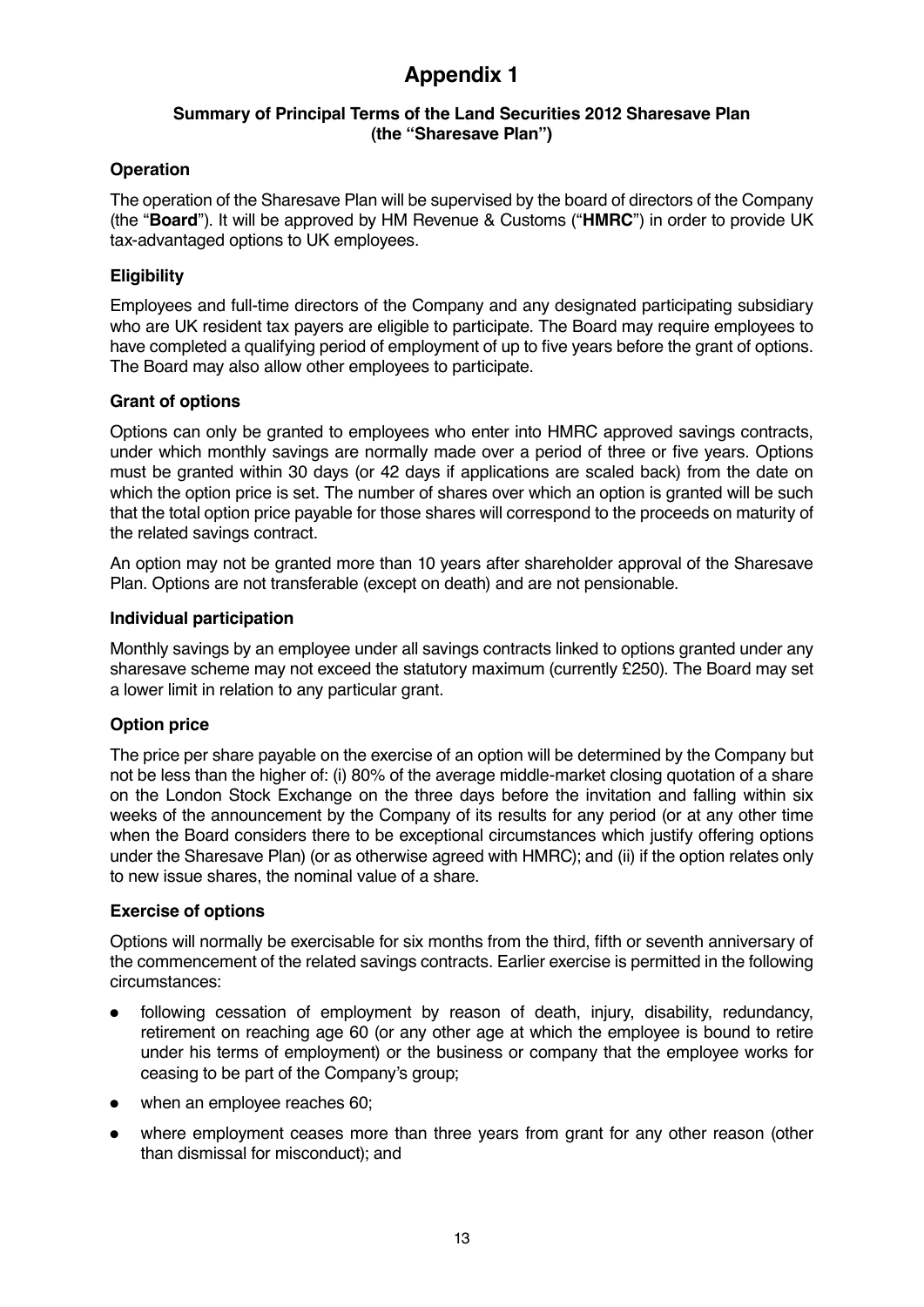in the event of a takeover, amalgamation, reconstruction or winding-up of the Company, except in the case of an internal corporate re-organisation when the Board may decide to exchange existing options for equivalent new options over shares in a new holding company.

Options will otherwise lapse on cessation of employment or directorship with the Land Securities Group.

Shares will be allotted or transferred to participants within 30 days of exercise.

#### **Overall Sharesave Plan limits**

The Sharesave Plan may operate over new issue shares, treasury shares or shares purchased in the market.

In any ten calendar year period, the Company may not issue (or grant rights to issue) more than 10% of the issued ordinary share capital of the Company under the Sharesave Plan and any other employee share plan adopted by the Company.

Treasury shares will count as new issue shares for the purposes of these limits unless institutional investors decide that they need not count.

#### **Variation of capital**

On a variation in the Company's share capital, the Board may, subject to HMRC approval, adjust the number of shares under option and the option price.

#### **Rights attaching to Shares**

Any shares allotted when an option is exercised will rank equally with shares then in issue (except for rights arising by reference to a record before allotment).

#### **Alterations to the Sharesave Plan**

The Board may amend the Sharesave Plan, although the prior approval of shareholders is required for amendments to the advantage of participants to provisions governing eligibility, limits on participation, the overall limits on the issue of shares or the transfer of treasury shares, the basis for determining a participant's entitlement to, and the terms of, the shares or cash to be acquired and the adjustment of awards.

The requirement to obtain the prior approval of shareholders will not, however, apply to minor alterations to benefit the administration of the Sharesave Plan, to take account of a change in legislation or to obtain or maintain favourable tax, exchange control or regulatory treatment for participants or for any company in the Group.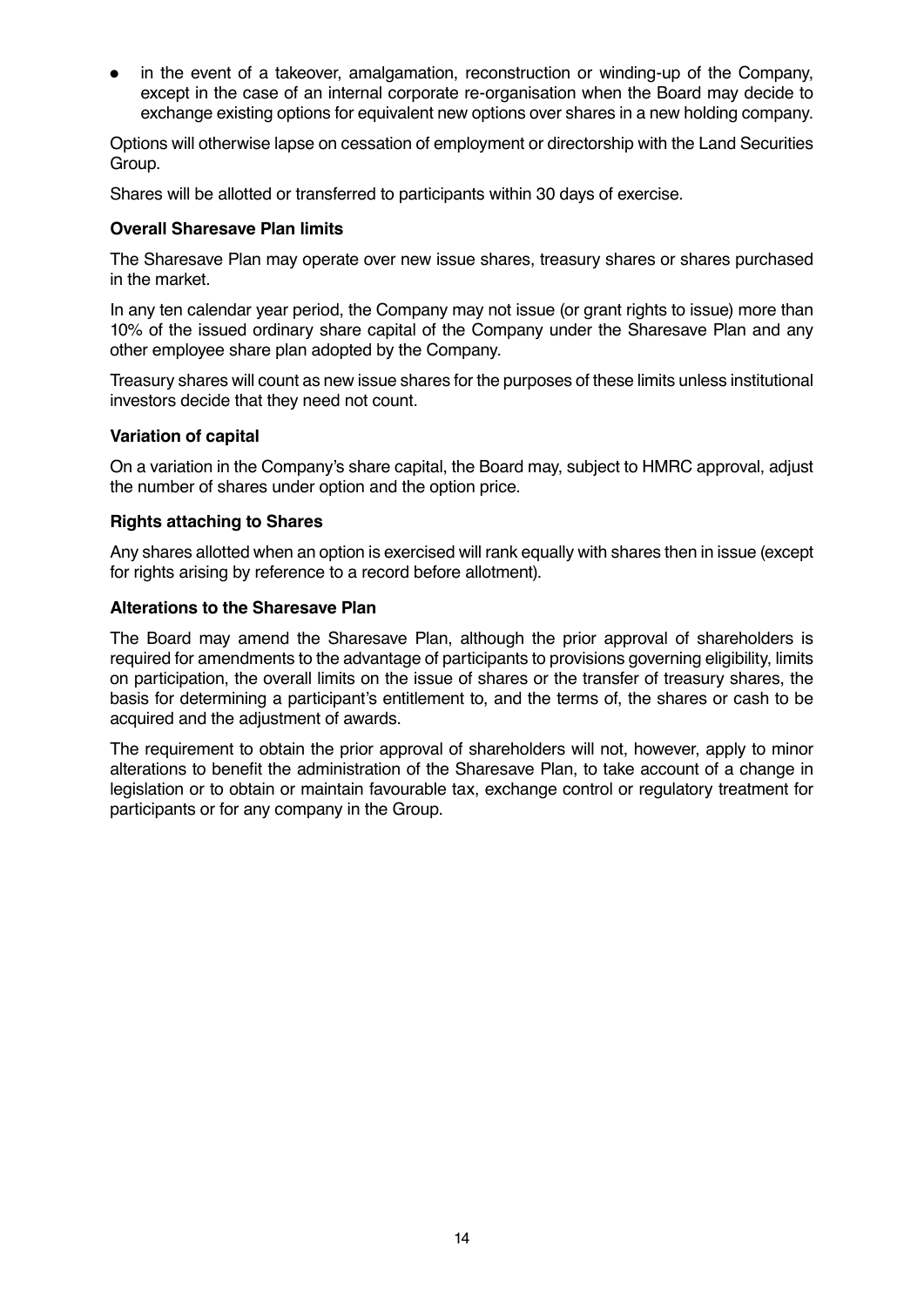# **Appendix 2**

## **Summary of the Principal Terms of the Land Securities 2005 Long Term Incentive Plan (the "LTIP") as proposed to be amended**

## **Background**

The LTIP was approved by shareholders in 2005 and would normally expire in 2015. Since shareholder authority is being sought for other changes to the LTIP, this opportunity is being taken to extend the life of the LTIP for 10 years until 2022.

## **Operation**

The Remuneration Committee of the Board of directors of the Company (the "**Committee**") supervises the operation of the LTIP.

## **Eligibility**

Any employee (including an executive director) of the Company and its subsidiaries is eligible to receive awards under the LTIP at the discretion of the Committee. Awards are ordinarily made to the top tiers of management only.

Awards can be in two forms: (i) "Performance Shares"; or (ii) "Matching Performance Shares" linked to co-investment by the employee in ordinary shares in the Company.

#### **Making of awards**

The Committee may make awards to acquire shares within 11 weeks following the Company's announcement of its results for any period. The Committee may also make awards within 11 weeks of shareholder approval of the proposed changes to the LTIP or at any other time when the Committee considers there are exceptional circumstances which justify the making of awards.

The Committee may make awards as conditional shares, nil (or nominal) cost options or as forfeitable shares. The Committee may also make cash-based awards of an equivalent value to share-based awards or to satisfy share-based awards in cash, although it is not currently intended to do so.

An award may not be made more than 10 years after shareholder approval at the 2012 AGM of the proposed changes to the LTIP.

No payment is required for the grant of an award. Awards are not transferable (except on death) and are not pensionable.

#### **Individual limits**

No individual may receive an award of Performance Shares in any financial year over shares with a market value in excess of 150% of their base salary, or, exceptionally, over 200% of base salary for awards made to a new director made within a year of him or her commencing employment within the Land Securities Group. If an increased award is made, any award of Matching Performance Shares shall fall by a corresponding amount.

Matching Performance Share Awards are linked to the co-investment in "Investment Shares". Investment can also be made through pledging shares already held or purchasing shares in the market. Such additional investment is permitted providing it does not bring the employee's total investment to more than 75% of base salary. For this purpose, the value of pledged shares is taken to be the amount of gross salary that would have been required to fund their purchase.

The maximum value of Matching Performance Shares awarded will be twice the value of the Investment Shares. Therefore, no individual may receive awards of Matching Performance Shares in any financial year over shares with a market value in excess of 150% of the individual's base salary.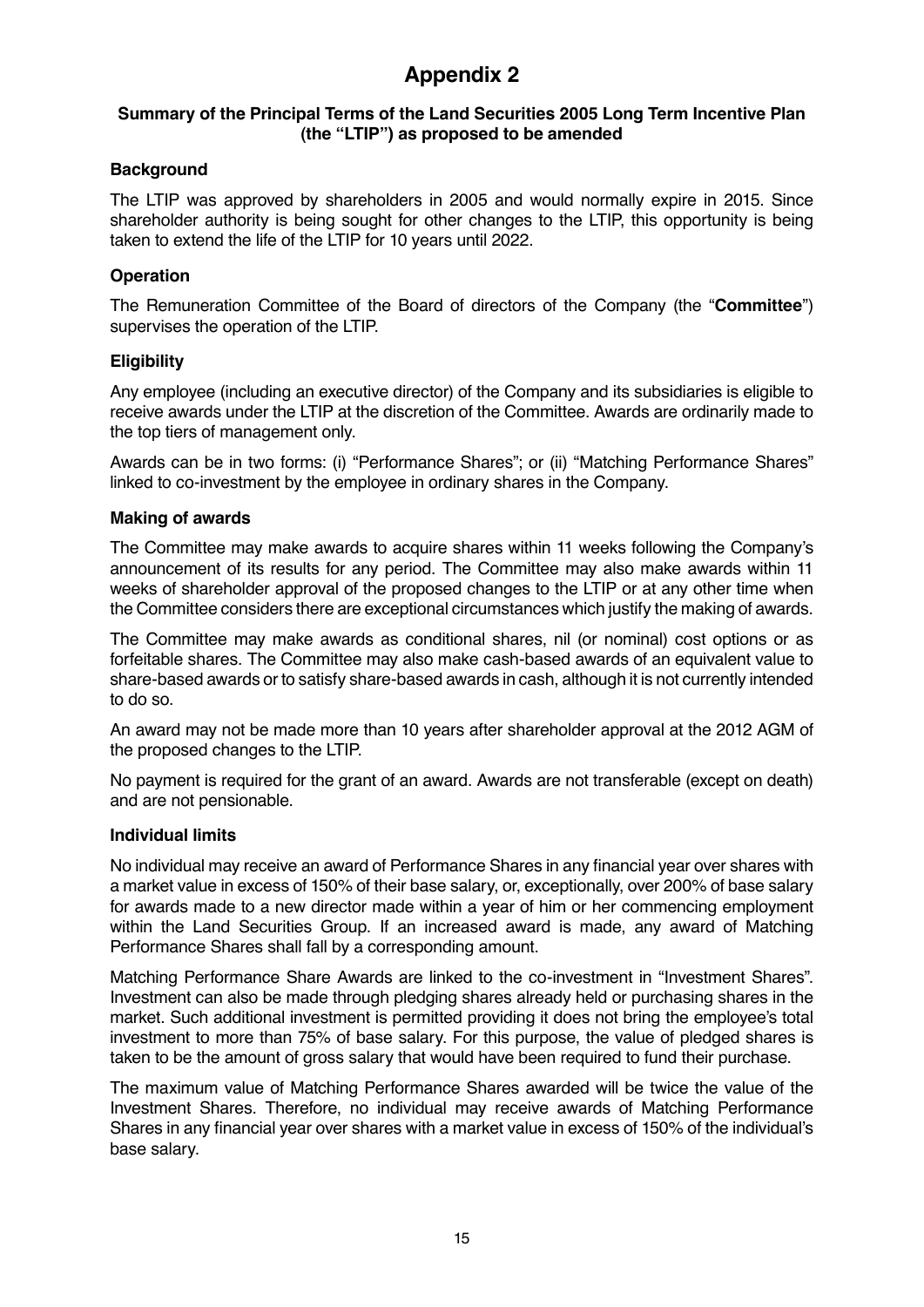## **Performance conditions**

The vesting of awards will be subject to performance conditions set by the Committee.

The performance conditions applicable to current awards and those proposed to be made in the future are summarised in the Directors' Remuneration Report.

The Committee can set different performance conditions for future awards having regard to the Company's business or the external benchmarks which the Company's performance is measured against.

The Committee may also vary the performance conditions applying to existing awards if an event occurs following which the Committee considers it appropriate to amend the performance conditions. Any varied conditions must be fair and reasonable and not materially less challenging than the original conditions would have been but for the event in question.

#### **Vesting of awards**

Awards normally vest three years after the award is made to the extent that the applicable performance conditions (see above) have been satisfied and provided that the participant is still employed in the Land Securities Group.

In addition, Matching Performance Share awards will only vest to the extent that the participant has retained his Investment Shares over the three year period from the date of the award (except where shares are sold to fund any related tax obligation).

Any awards granted as options are normally exercisable from vesting, subject to performance conditions being met, up to the tenth anniversary of the date of grant.

#### **Dividend equivalents**

The Committee may decide that participants will receive a payment (in cash and/or shares) on or shortly following the acquisition of shares pursuant to their awards, of an amount equivalent to the dividends that would have been paid on those shares between the time when the awards were made and the time when they vest. This amount may assume the reinvestment of dividends.

#### **Leaving employment**

Awards normally lapse if a participant ceases to hold employment or be a director within the Land Securities Group. However, if the participant leaves due to death, injury, disability, retirement, redundancy, the employing company or the business for which the participant works being sold out of the Land Securities Group or in other circumstances at the discretion of the Committee, the participant's award will normally vest on leaving. Except in the case of death (where awards vest in full), the extent of vesting will depend on: (i) the extent to which the performance conditions have been satisfied by reference to the date of cessation; and (ii) the pro-rating of the awards to reflect the reduced period of time to vesting (although pro-rating does not apply if the Committee regards it as inappropriate in the circumstances). Where awards are granted as options, they will normally remain exercisable for six months in such circumstances (and up to 12 months in cases of death or at the Committee's discretion).

The Committee can decide, in exceptional circumstances, that awards will vest subject to: (i) the performance conditions measured at that time; and (ii) pro-rating by reference to the time of cessation as described above.

#### **Corporate events**

On a takeover, scheme of arrangement or winding up of the Company (other than a corporate reorganisation), awards will vest early to the extent that the Committee considers that the performance conditions have been satisfied at that time, with a pro rata reduction based on the time elapsed since the grant of the award (rounded up to the nearest half year), unless the Committee determines that it would be inappropriate to apply a pro rata reduction.

On a corporate reorganisation, awards will be replaced by equivalent awards over shares in a new holding company unless the Committee decides they should vest on the same basis as for a takeover.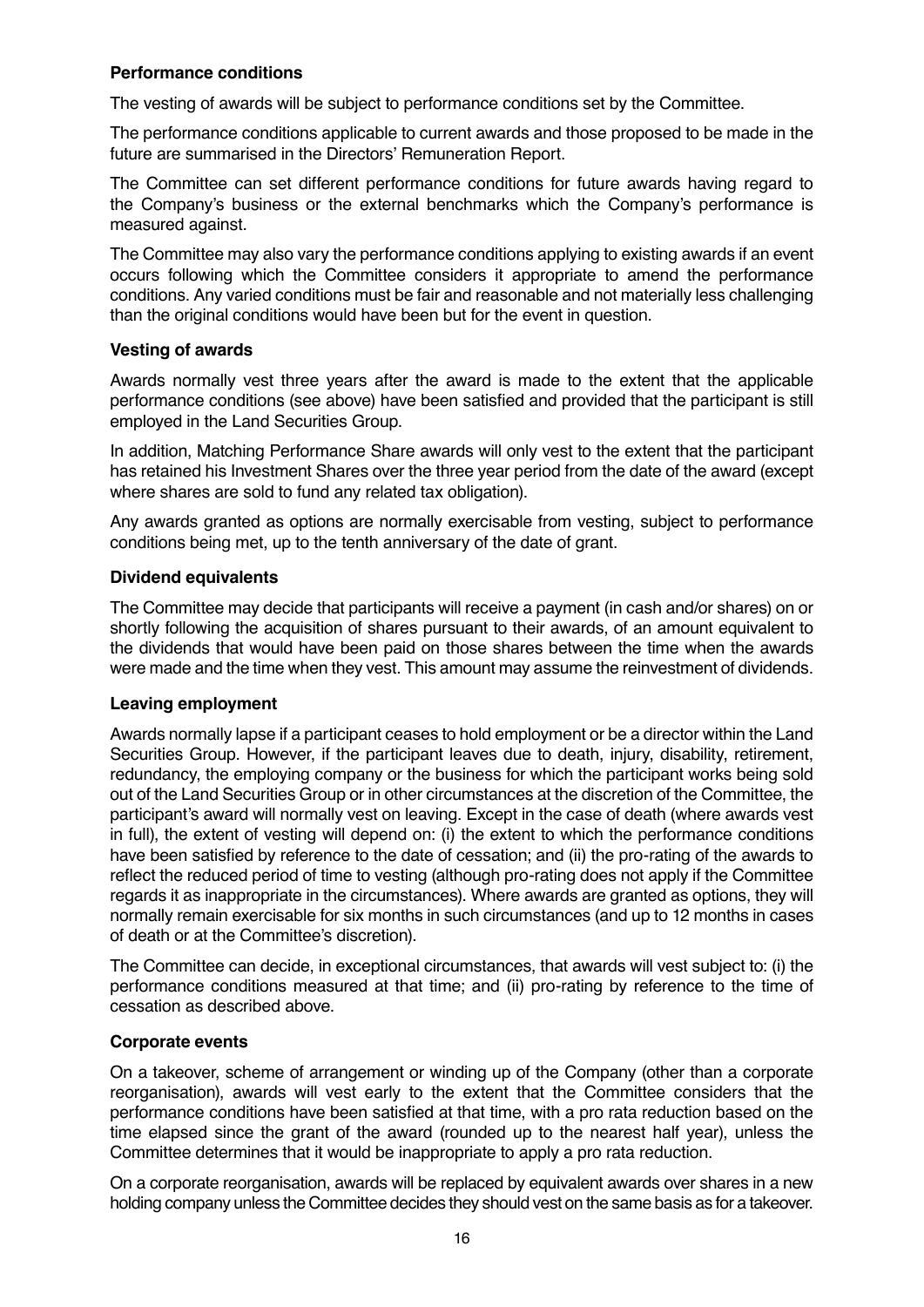If a demerger, special dividend or other similar event is proposed which the Committee considers would materially affect the market price of shares, the Committee may determine that awards shall vest as they would on a takeover.

## **Participants' rights**

Awards of conditional shares and options will not confer any shareholder rights until shares are acquired. Holders of awards of forfeitable shares will have shareholder rights from when the awards are made (although they may be required to waive dividends).

## **Rights attaching to shares**

Any shares allotted when an award vests or is exercised will rank equally with shares then in issue (except for rights arising by reference to a record date before allotment).

## **Adjustment to awards**

On any variation of the Company's share capital or on a demerger, payment of a special dividend or similar event which materially affects the market price of the shares, the Committee may adjust the number of shares subject to awards and/or any exercise price payable.

## **Overall LTIP limits**

The LTIP may operate over new issue shares, treasury shares or shares purchased in the market.

In any 10 calendar year period, the Company may not issue (or grant rights to issue) more than:

- (a) 10% of the issued ordinary share capital of the Company under the LTIP and any other employee share plan adopted by the Company; and
- (b) 5% of the issued ordinary share capital of the Company under the LTIP and any other executive share plan adopted by the Company.

Treasury Shares will count as new issue shares for these purposes unless Company's brokers advise that Treasury Shares should not be regarded as new issue shares for these purposes.

#### **Alterations to the Plan**

The Committee may amend the LTIP, although the prior approval of shareholders is required for amendments to the advantage of participants in relation to provisions governing eligibility, limits on participation, the overall limits on the issue of shares or transfer of treasury shares, the basis for determining a participant's entitlement to, and the terms of, the shares or cash to be acquired and the adjustment of awards.

The requirement to obtain the prior approval of shareholders will not, however, apply to (i) minor alterations to benefit the administration of the LTIP, to take account of a change in legislation or to obtain or maintain favourable tax, exchange control or regulatory treatment for participants or for any company in the Land Securities Group; or (ii) alterations to the performance conditions.

#### **Clawback**

For awards made from 19 July 2012, the Committee may, within two years of an award vesting, decide that a participant will be subject to clawback where there has been a misstatement of the Company's audited financial statements, or if a mistake is made in evaluating the performance conditions. The Committee may require the satisfaction of the clawback by way of a reduction in the vesting, or size of, any other award and/or a requirement to make a cash payment under the LTIP and certain other Plans.

#### **Overseas plans**

The Board has authority to establish similar plans for overseas territories, should such plan be required in the future, but modified to take account of local tax, exchange control or securities laws. Any shares made available under such plans are treated as counting against the limits on individual and overall participation in the LTIP.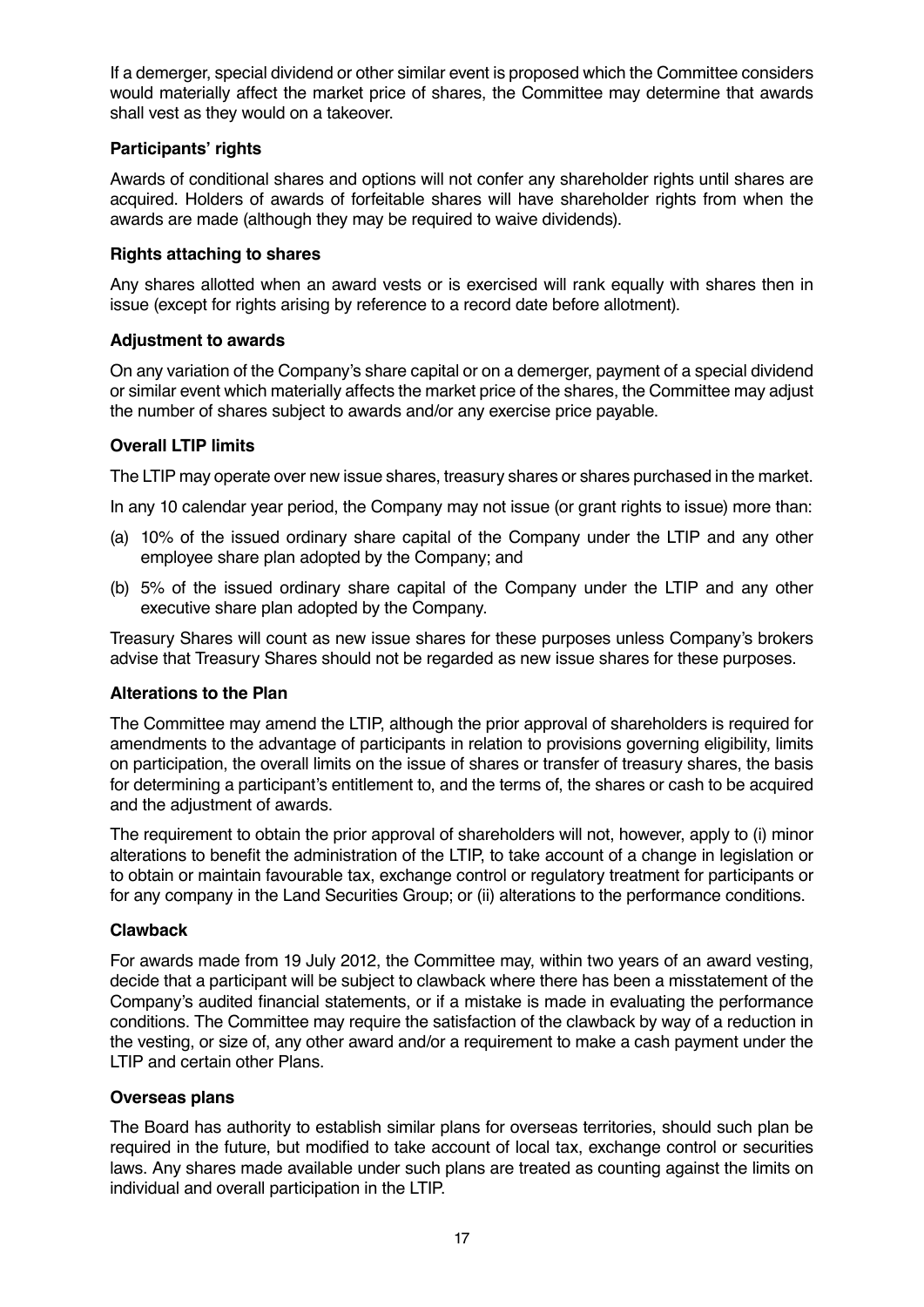## **Shareholder Notes**

## **Ordinary shareholders' right to attend, speak and vote at the 2012 Annual General Meeting (the "AGM")**

Ordinary shareholders have the right to attend, speak and vote at the AGM by signing the Attendance Card, bringing it along to the meeting on Thursday, 19 July 2012 at 11.00am and handing it in on arrival. If you do not have an Attendance Card and believe that you should have one, please contact Equiniti on 0871 384 2128. (Calls to this number cost 8p per minute from a BT landline, other provider's costs may vary, lines open 8.30am to 5.30pm, Monday to Friday.) Equiniti's overseas helpline number is +44 121 415 7049.

Only those shareholders registered in the register of members of the Company at 6.00pm on 17 July 2012 shall be entitled to attend or vote at the AGM in respect of the number of shares registered in their name at that time. If the meeting is adjourned, the Company specifies that only shareholders entered on the Company's register of members not later than 6.00pm on the day, two days prior to the reconvened meeting shall be entitled to attend and vote at the meeting. Changes to the register of members after the relevant deadline should be disregarded in determining the rights of any person to attend and vote.

Any shareholder attending the meeting has the right to ask questions. The Company must provide an answer to any such question relating to the business being dealt with at the meeting but no such answer need be given if (i) to do so would interfere unduly with the preparation for the meeting or involve the disclosure of confidential information, (ii) the answer has already been given on a website in the form of an answer to a question, or (iii) it is undesirable in the interests of the Company or the good order of the meeting that the question be answered.

#### **Shareholder right to appoint a proxy**

Members are entitled to appoint one or more proxies to exercise all or any of their rights to attend and to speak and vote on their behalf at the meeting. A proxy need not be a member of the Company.

A Form of Proxy which may be used to make such appointment and give proxy instructions accompanies this Notice of Meeting. If you do not have a Form of Proxy and believe that you should have one, or if you require additional forms, please contact Equiniti on 0871 384 2128. (Calls to this number cost 8p per minute from a BT landline, other provider's costs may vary, lines open 8.30am to 5.30pm, Monday to Friday.) Equiniti's overseas helpline number is +44 121 415 7049. You can only appoint a proxy using the procedures set out in these notes and the notes to the Form of Proxy.

A shareholder may appoint more than one proxy in relation to the AGM provided that each proxy is appointed to exercise the rights attached to a different share or shares held by that member. To do this, that shareholder must complete a separate Form of Proxy for each proxy. Shareholders can copy their original Form of Proxy, or additional Form of Proxies can be obtained from Equiniti. A shareholder appointing more than one proxy should indicate the number of shares for which each proxy is authorised to act on his or her behalf.

To be valid, any Form of Proxy must be received by hand, during normal business hours only, or by post at Equiniti, Aspect House, Spencer Road, Lancing, West Sussex BN99 6RD, no later than 11.00am on Tuesday 17 July 2012.

## **Voting electronically by proxy**

Shareholders who prefer to register the appointment of their proxy electronically via the internet can do so through the Equiniti website, www.sharevote.co.uk, where full instructions on the procedure are given. The Reference Number, Card ID and Account number printed on the Form of Proxy will be required to use this electronic proxy appointment system. Alternatively, shareholders who have already registered with Equiniti Registrars' online portfolio service, Shareview, can appoint their proxy electronically by logging on to their portfolio at www.shareview.co.uk/myportfolio and clicking on "Company Meetings".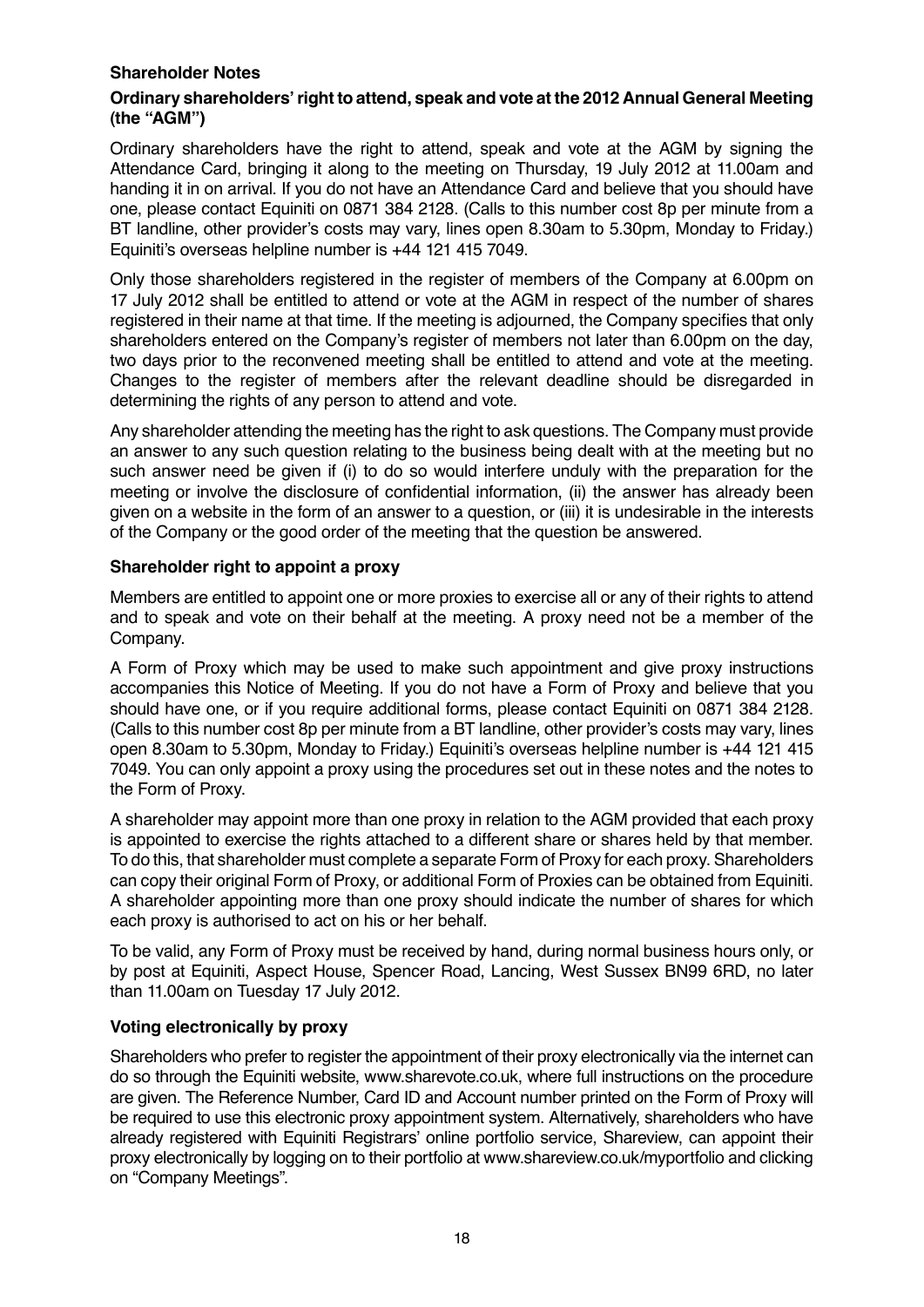A proxy appointment made electronically will not be valid if sent to any address other than those provided or if received after 11.00am on 17 July 2012. Please note that any electronic communication found to contain a computer virus will not be accepted.

You may not use any electronic address provided either in this Notice of Meeting or any related documents (including the Form of Proxy) to communicate with the Company for any purposes other than those expressly stated.

The return of a completed Form of Proxy, other such instrument or any CREST Proxy Instruction will not prevent a member attending the AGM and voting in person if he/she wishes to do so.

#### **Indirect investors**

Any person to whom this notice is sent who is a person nominated under section 146 of the 2006 Act to enjoy information rights (a "**Nominated Person**") may, under an agreement between him/ her and the member by whom he/she was nominated, have a right to be appointed (or to have someone else appointed) as a proxy for the AGM. If a Nominated Person has no such proxy appointment right or does not wish to exercise it, he/she may, under any such agreement, have a right to give instructions to the member as to the exercise of voting rights.

The statement of the rights of shareholders in relation to the appointment of proxies above does not apply to Nominated Persons. The rights described in those paragraphs can only be exercised by shareholders of the Company.

## **CREST**

CREST members who wish to appoint a proxy or proxies through the CREST electronic proxy appointment service may do so for the AGM to be held on 19 July 2012 and any adjournment(s) thereof by using the procedures described in the CREST Manual which can be viewed at www.euroclear.com/CREST. CREST Personal Members or other CREST sponsored members, and those CREST members who have appointed a voting service provider(s), should refer to their CREST sponsor or voting service provider(s), who will be able to take the appropriate action on their behalf.

In order for a proxy appointment or instruction made using the CREST service to be valid, the appropriate CREST message (a "**CREST Proxy Instruction**") must be properly authenticated in accordance with Euroclear UK & Ireland Limited's specifications and must contain the information required for such instructions, as described in the CREST Manual available via www.euroclear.com/CREST. The message, regardless of whether it constitutes the appointment of a proxy or an amendment to the instruction given to a previously appointed proxy must, in order to be valid, be transmitted so as to be received by the issuer's agent (ID 7RA01) by the latest time(s) for receipt of proxy appointments specified in the notice of meeting.

For this purpose, the time of receipt will be taken to be the time (as determined by the time stamp applied to the message by the CREST Applications Host) from which the issuer's agent is able to retrieve the message by enquiry to CREST in the manner prescribed by CREST. After this time any change of instructions to proxies appointed through CREST should be communicated to the appointee through other means.

CREST members and, where applicable, their CREST sponsors or voting service providers should note that there are no special procedures in CREST for any particular messages. Normal system timings and limitations will, therefore, apply in relation to the input of CREST Proxy Instructions. It is the responsibility of the CREST member concerned to take (or, if the CREST member is a CREST personal member or sponsored member or has appointed a voting service provider(s), to procure that his CREST sponsor or voting service provider(s) take(s)) such action as shall be necessary to ensure that a message is transmitted by means of the CREST system by any particular time. In this connection, CREST members and, where applicable, their CREST sponsors or voting service providers are referred, in particular, to those sections of the CREST Manual concerning practical limitations of the CREST system and timings.

The Company may treat as invalid a CREST Proxy Instruction in the circumstances set out in Regulation 35(5)(a) of the Uncertificated Securities Regulations 2001.